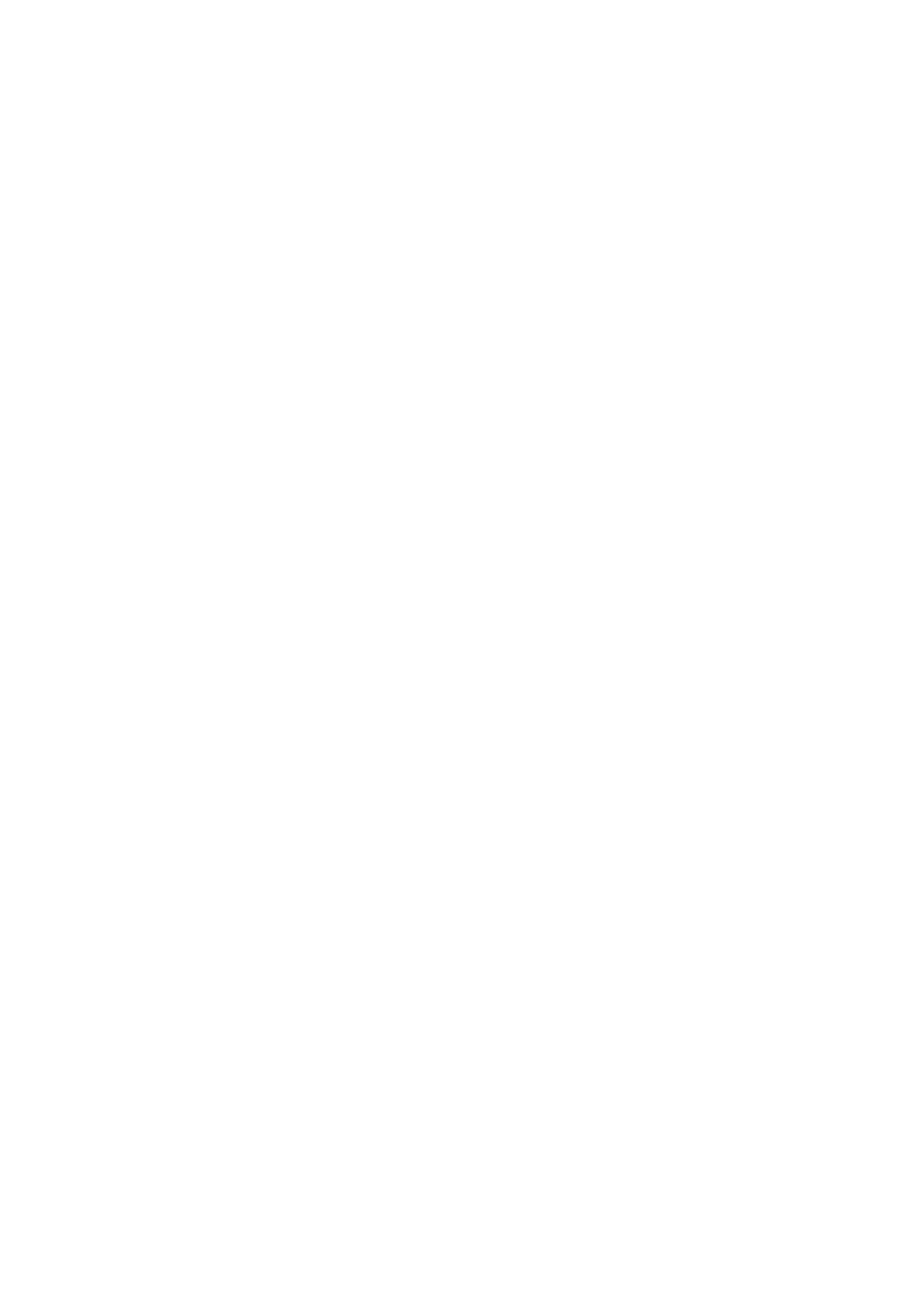## **In the case of Deak v. Romania and the United Kingdom,**

The European Court of Human Rights (Third Section), sitting as a Chamber composed of:

Josep Casadevall, *President,* Elisabet Fura-Sandström, Nicolas Bratza, Corneliu Bîrsan, Boštjan M. Zupančič, Egbert Myjer, Ineta Ziemele, *judges,*

and Santiago Quesada, *Section Registrar*,

Having deliberated in private on 13 May 2008,

Delivers the following judgment, which was adopted on that date:

## PROCEDURE

1. The case originated in an application (no. 19055/05) against Romania and the United Kingdom lodged with the Court under Article 34 of the Convention for the Protection of Human Rights and Fundamental Freedoms ("the Convention") by a Romanian national, Mr Andrei Deak ("the applicant"), on 24 May 2005.

2. The applicant was represented by Ms Diana-Elena Dragomir, a lawyer practising in Bucharest. The Romanian Government were represented by their Agent at the time, Ms Ruxandra Pasoi, and the United Kingdom's Government were represented by their Agent, Ms Emily Willmott.

3. The applicant alleged, in particular, a breach of his rights guaranteed by Article 6 and Article 8 of the Convention.

4. On 16 March 2007 the Court decided to give notice of the application to the respondent Governments. Under the provisions of Article 29 § 3 of the Convention, it decided to examine the merits of the application at the same time as its admissibility.

## THE FACTS

## I. THE CIRCUMSTANCES OF THE CASE

5. The applicant, Mr Andrei Deak, is a Romanian national who was born in 1956 and lives in Bucharest.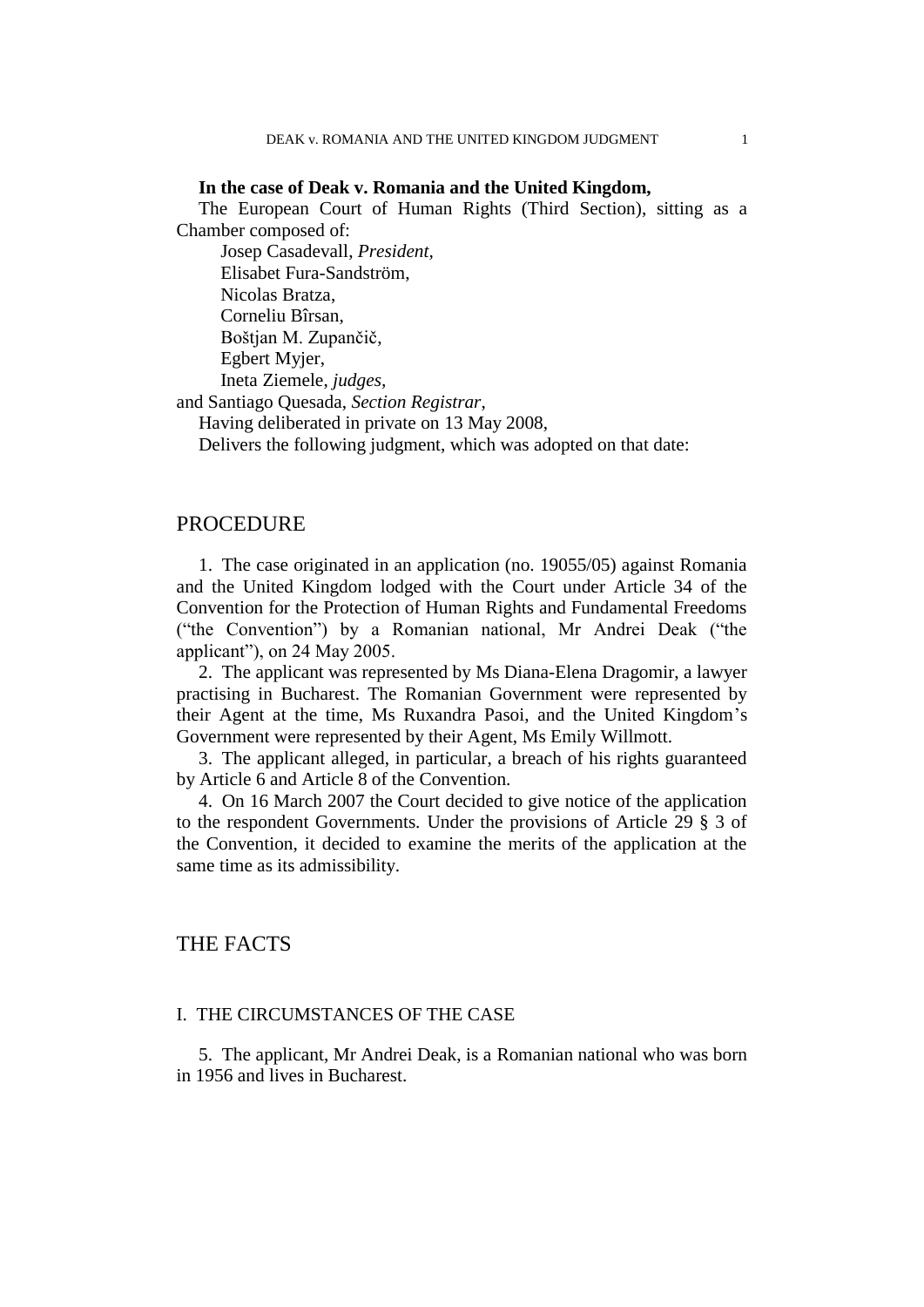6. The applicant married C.D. (hereinafter referred to as "the mother"), also a Romanian national, in January 1998. In July 1998 their son C.A. (hereinafter referred to as "the child") was born.

7. In November 2000 they divorced and according to the divorce agreement between them, endorsed by a final court judgment, the mother was to have custody of the child, while the applicant obtained a right of access of 82 days per year and was to pay a monthly allowance.

8. In September 2002 the mother travelled to England to commence studying for a Master degree in Business and Administration and left the child in Romania with her parents.

9. In November 2002 the mother married a British national. She later returned to Romania and on 23 December 2002, without informing the applicant, took the child with her to London.

10. The applicant found out about the child's removal from Romania to the United Kingdom in January 2003.

11. On 6 February 2003 he instituted proceedings in London before the High Court of Justice, Family Division ("the High Court"), under the Hague Convention of 25 October 1980 on the Civil Aspects of International Child Abduction ("the Hague Convention"). The child and the mother were located by the British authorities; however, their place of residence was not disclosed to the applicant.

12. A directions hearing was held on 27 February 2003 before the High Court at which the parties were requested to file observations on the question whether the removal of the child from Romania was wrongful under Romanian law within the meaning of Article 3 of the Hague Convention. The judge in charge of the case also directed that the matter be set down for final hearing on 11 April 2003.

13. On 11 April 2003 the parties received permission to file further evidence.

14. By the time of the next hearing, on 9 May 2003, the High Court was presented by the applicant with documentary evidence emanating from the Ministry of Justice, the Romanian President's Office, the Child Protection Authority and the Ombudsman, according to which the child's removal was wrongful under Romanian law. However, the court was not convinced and, in accordance with Article 15 of the Hague Convention, requested a Romanian court decision on the matter.

15. On 11 June 2003 the applicant instituted civil proceedings before the Bucharest Third District Court ("District Court") seeking a ruling that the child's removal from Romania had been illegal.

16. On 16 July 2003 the applicant introduced a new application before the same court seeking a ruling that the child's removal was contrary to Article 3 of the Hague Convention because he also had custody rights over the child.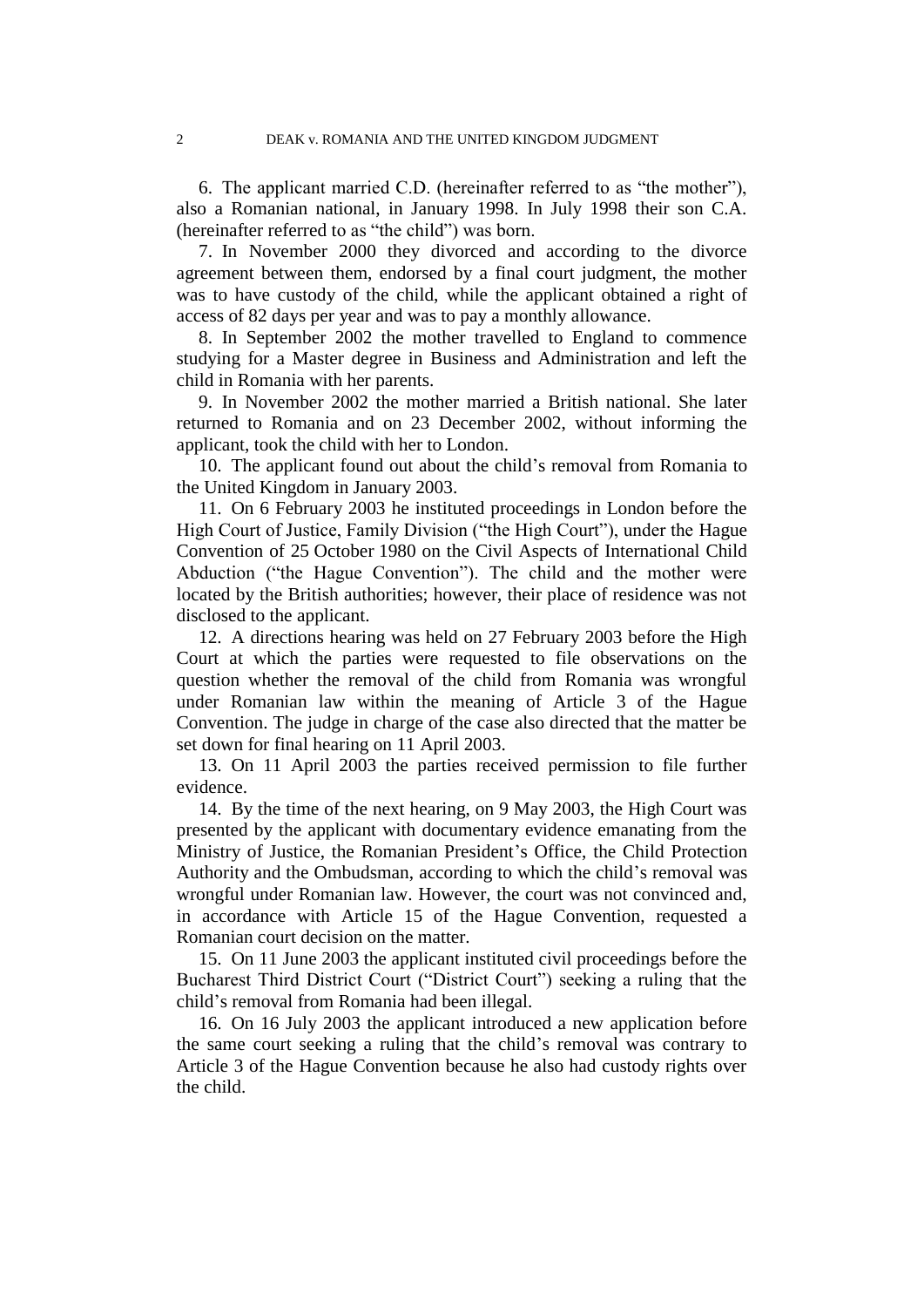17. On 1 September 2003 the District Court held the first hearing in respect of the applicant's first action; however, as a result of the mother's request for an adjournment, the proceedings were adjourned until 8 December 2003.

18. On 29 September 2003 the Romanian Ministry of Justice wrote to the High Court in London, informing it that the Romanian courts had exclusive competence in issuing decisions in accordance with Article 15 of the Hague Convention.

19. On 30 September 2003 the District Court in Bucharest held the first hearing in respect of the second action and adjourned the case on the grounds that the applicant had failed to sign the application and that the mother had failed to sign her request for an adjournment.

20. On 2 October 2003 the High Court in London resumed its examination of the case. The judge in charge of the case indicated that since his decision of May 2003 a number of documents from Romania had become available which seemed to indicate that the child's removal from Romania by his mother was wrongful, and that, had these documents been available earlier, he would not have sought a declaration under Article 15 of the Hague Convention. Nevertheless, in view of the fact that the proceedings in Romania had commenced, and in view of the letter from the Romanian Ministry of Justice of 29 September 2003 it was decided to adjourn the proceedings to a date after 8 December 2003 (the date on which the District Court in Bucharest was to hear the case). The judge expressed concern about the time that had elapsed in the proceedings and indicated that if the 8 December hearing in Romania was not conclusive he would discharge the order he had made in May and proceed to adjudication.

21. On 31 October 2003 the mother submitted her observations concerning the applicant's actions in the Romanian proceedings and introduced a counter-action seeking, *inter alia*, a ruling that the applicant did not have a right of custody over the child and that he did not have the right to decide on the child's place of domicile.

22. On 8 December 2003 the District Court in Bucharest adjourned the hearing at the applicant's request so that he could examine the mother's observations and the counter-action lodged by her. On the same date the two actions lodged by the applicant and the mother's counter-action were joined.

23. On 19 December 2003 the judge at the High Court in London, having learned that the final determination of the case before the Romanian court had yet again been put back, made an order that the final hearing in London should take place "as a matter of urgency" in January 2004.

24. On 5 January 2004 the District Court in Bucharest adopted a final ruling in the case and declared inadmissible the applicant's actions without entering into the merits of the case. It decided not to examine the mother's counter-action. Both parties appealed against the judgment.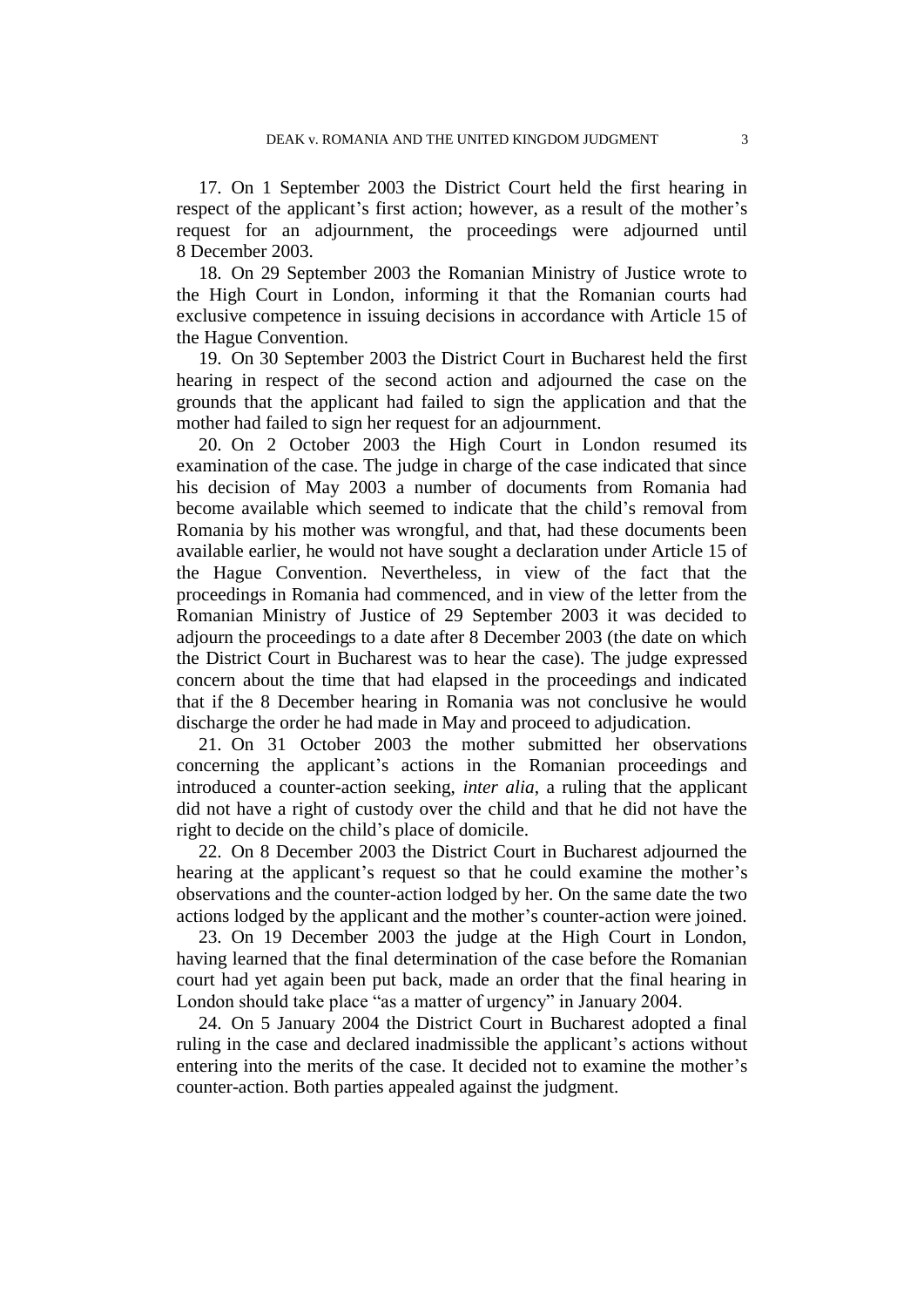25. On 14 January 2004 the proceedings in London were adjourned at the request of the parties to 1 March 2004 to allow time for receipt of the written reasons from the Romanian court.

26. On 20 January 2004 the District Court in Bucharest delivered its judgment and on 3 and 5 February the parties appealed against it.

27. On 6 February 2004 the case file was transmitted by the District Court to the Bucharest Court of Appeal and the latter fixed 6 April as the date of the hearing in the case.

28. On 23 February 2004 the applicant requested the Bucharest Court of Appeal to speed up the proceedings in view of the proceedings pending in London. His request was granted and the date of the hearing was set for 16 March 2004.

29. On 1 March 2004 the applicant applied for an adjournment in the High Court proceedings in London pending determination of the case by the Bucharest Court of Appeal. His request was granted and the judge in charge of the case ordered that the final hearing should take place as soon as possible after receipt of an authorised translation of the decision of the Bucharest Court of Appeal.

30. On 15 March 2004 the mother filed her observations with the Bucharest Court of Appeal.

31. On 16 March 2004 the applicant's representative requested an adjournment from the Bucharest Court of Appeal in order to study the mother's observations.

32. On 11 May 2004 the Bucharest Court of Appeal held a hearing in the case and heard submissions from the parties. The pronouncement of the judgment was adjourned to 25 May 2004.

33. On 25 May 2004 the Fourth Section of the Bucharest Court of Appeal quashed the judgment of the first-instance court in part. It examined the applicant's action on the merits and dismissed it as ill-founded, finding that the applicant did not have custody rights over the child and that the child's removal from Romania was legal under domestic law and not wrongful within the meaning of Article 3 of the Hague Convention. The judgment of the Court of Appeal was communicated to the parties on 19 July 2004.

34. On 3 August 2004 the applicant lodged an appeal on points of law with the Court of Cassation *(Înalta Curte de Casaţie şi Justiţie)* against the judgment of the Bucharest Court of Appeal.

35. On 16 August 2004 the case file was sent by the Bucharest Court of Appeal to the Court of Cassation of Romania.

36. On three occasions between November 2004 and March 2005 the applicant lodged requests with the Court of Cassation asking it for a speedier examination of his case on grounds of the urgency of the matter.

37. It appears that during that period the Romanian Code of Civil Procedure was undergoing changes and that it was not clear which court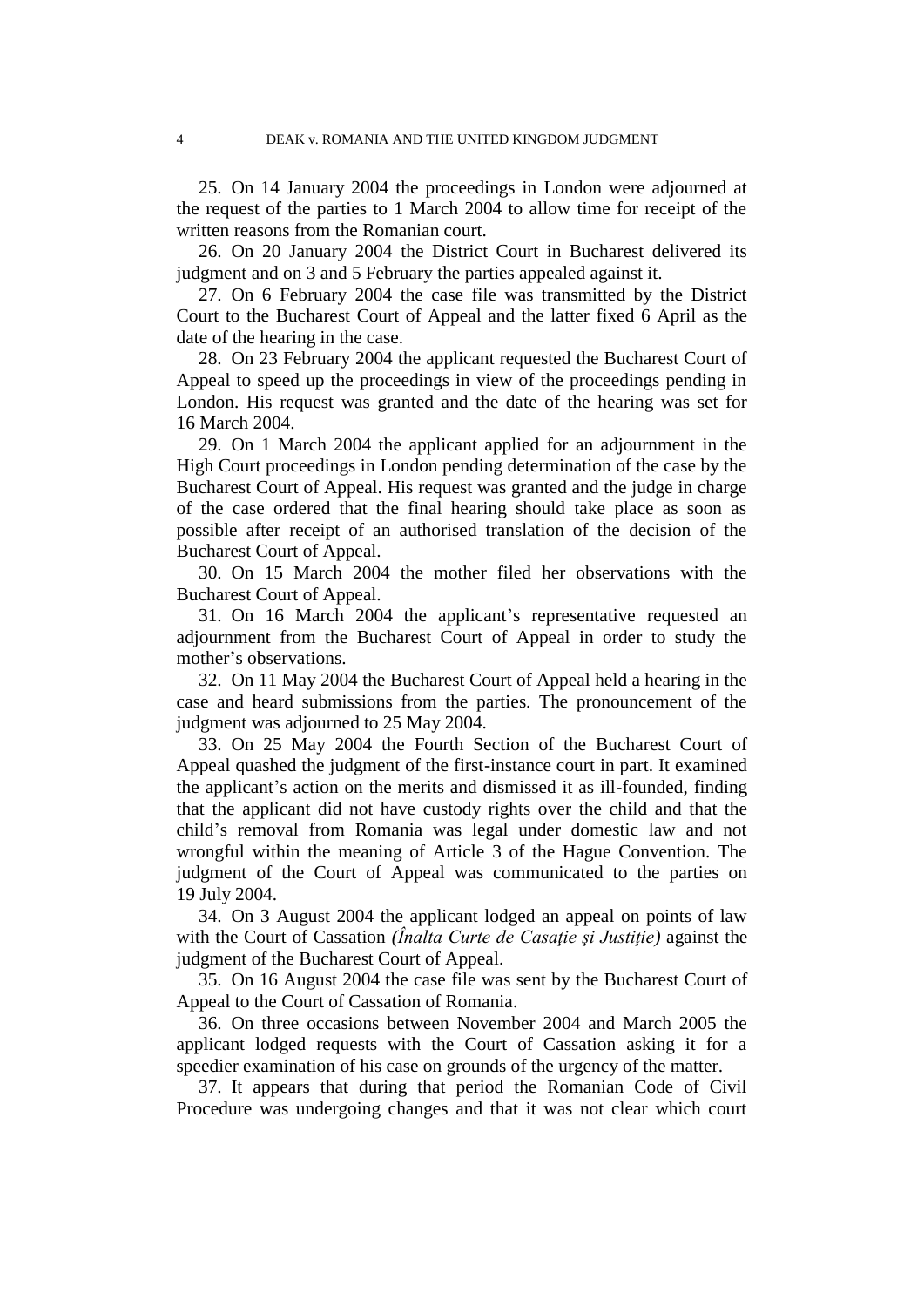was competent under the new rules to examine the applicant's appeal on points of law. On 16 March 2005 the Court of Cassation declined jurisdiction in favour of the Bucharest Court of Appeal and on 28 March the case file was sent back to that court.

38. The Bucharest Court of Appeal scheduled the first hearing in the case for 16 June 2005.

39. On 13 May 2005 the applicant requested that the proceedings be speeded up in view of an upcoming hearing in the London proceedings. On 19 May the applicant's request was upheld and the hearing was rescheduled for 26 May 2005.

40. On 26 May 2005 the Third Section of the Bucharest Court of Appeal held a hearing; however, it decided to adjourn the proceedings to 9 June 2005.

41. On 9 June 2005 the Court of Appeal resumed the examination of the case and dismissed the applicant's appeal on points of law. It found, *inter alia*, that, under Romanian family law, after divorce the parents of a child do not have equal rights in respect of their child. In particular, the parent who has custody of the child does not need the consent of the other parent in respect of measures concerning the child except for matters relating to adoption and/or losing or re-obtaining Romanian nationality. The parent who does not enjoy custody cannot veto a decision of the other parent concerning the child's domicile. Accordingly, the removal of the child from Romania by the mother was lawful under Romanian law.

42. In July 2005, after the Romanian proceedings had ended and the final Romanian judgment had become available in English, the High Court in London resumed its proceedings and listed the case for a final hearing on 3 and 4 August 2005.

43. On 1 August 2005 the judge in charge of the case at the High Court in London acceded to the applicant's application for an expert opinion on the law of Romania. The expert was to file his report by 16 September 2005.

44. Both parties agreed to instruct Dr Mihai to draft a report on Romanian family law and on 14 September 2005 the High Court confirmed the joint instructions to the expert and the time for lodging of the expert report was extended to 7 October 2005 with the final hearing listed for 14 October 2005.

45. On 28 September 2005 the High Court in London extended the timelimit for the expert report to 11 October and relisted the case for 31 October 2005.

46. The expert's report was ready on 11 October 2005; however, the parties wished to put more questions to him. Therefore, on 31 October 2005, on an application from the applicant, the court adjourned the proceedings to 8 December 2005 and made further procedural directions in relation to any further questions to be put to the expert.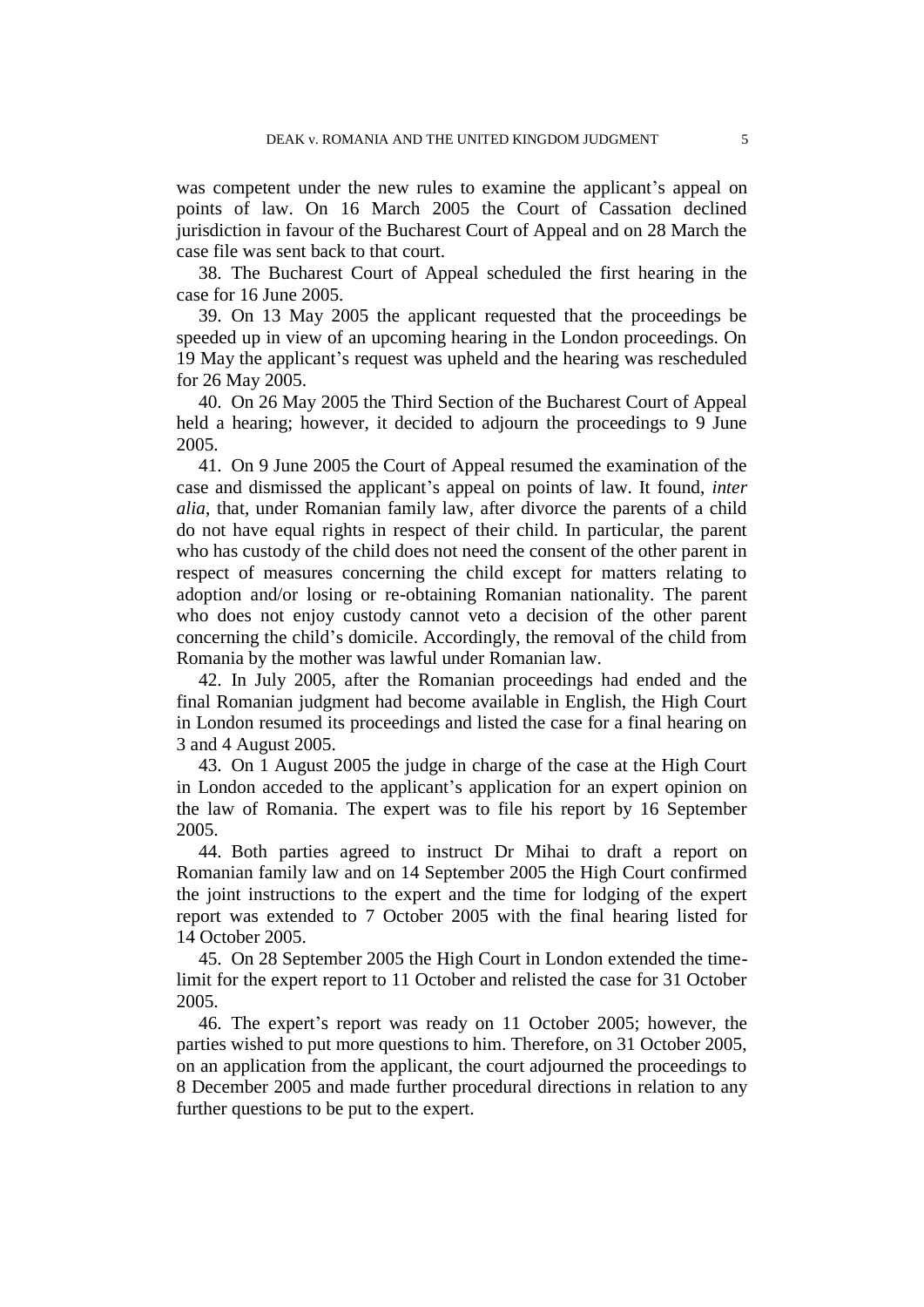47. On 8 December 2005 the final hearing was listed before the High Court in London for 28 February and 1 March 2006.

48. On 28 February and 1 March 2006 the High Court held the final hearings in the case and gave judgment on 28 March 2006. The court found in favour of the applicant, choosing to rely on the expert opinion and to disregard the decisions of the Romanian courts. It found that the applicant had custody rights within the meaning of Article 5 of the Hague Convention and that therefore the child's removal from Romania had been wrongful under Article 3 of the same Convention. The court also rejected an objection based on Article 13(b) of the Hague Convention raised by the mother and issued an order for the return of the child to Romania.

49. On 7 April 2006 the mother sought leave to appeal. This was granted on 10 April 2006 and the case was fixed for hearing in the Court of Appeal on 25 May 2006.

50. On 25 May 2006 the Court of Appeal heard and dismissed the mother's appeal while varying the order for the peremptory return of the child until the end of the school term.

51. The mother appealed to the House of Lords. Her appeal was heard between 9 and 11 October 2006 and on 16 November 2006 the House of Lords gave judgment allowing the appeal. The House of Lords reversed the judgment of the High Court, finding that the applicant did not have custody rights within the meaning of Article 5 of the Hague Convention and that therefore the child's removal from Romania was not wrongful under Article 3 of the same Convention. The House of Lords criticised the decision of the High Court to seek a further expert opinion after having obtained a final decision on the matter from the Romanian courts and expressed regret about the length of the proceedings.

52. Lord Hope of Craighead observed, *inter alia*, that:

"Article 15 of the Convention contemplates that the court may need to be provided with a determination from the authorities of the state of the child's habitual residence that the removal was wrongful. So a judge is not to be criticised if he decides to use this procedure because he cannot responsibly resolve the issue on the information provided by the applicant. Nevertheless if he decides on this course delay will be inevitable. Great care must therefore be taken, in the child's best interests, to keep this to the absolute minimum. The misfortunes that have beset this case show that, once the court has received the response, it should strive to treat the information which it receives as determinative.

In this case the response that was received from Romania was sufficient to show that the child's removal was not wrongful within the meaning of article 3. On 9 June 2005 the final Court of Appeal of Bucharest, upholding the court of first appeal, stated in the clearest terms that, under the law as it then stood in Romania, termination of marriage through divorce brings joint custody to an end, that cases where the agreement of the parties is required about a measure which the parent with custody proposes are limited, and that none of the rights that the father had been granted on divorce gave him a right of veto or to decide the child's place of residence. It is wholly understandable that the father should feel aggrieved by what has happened in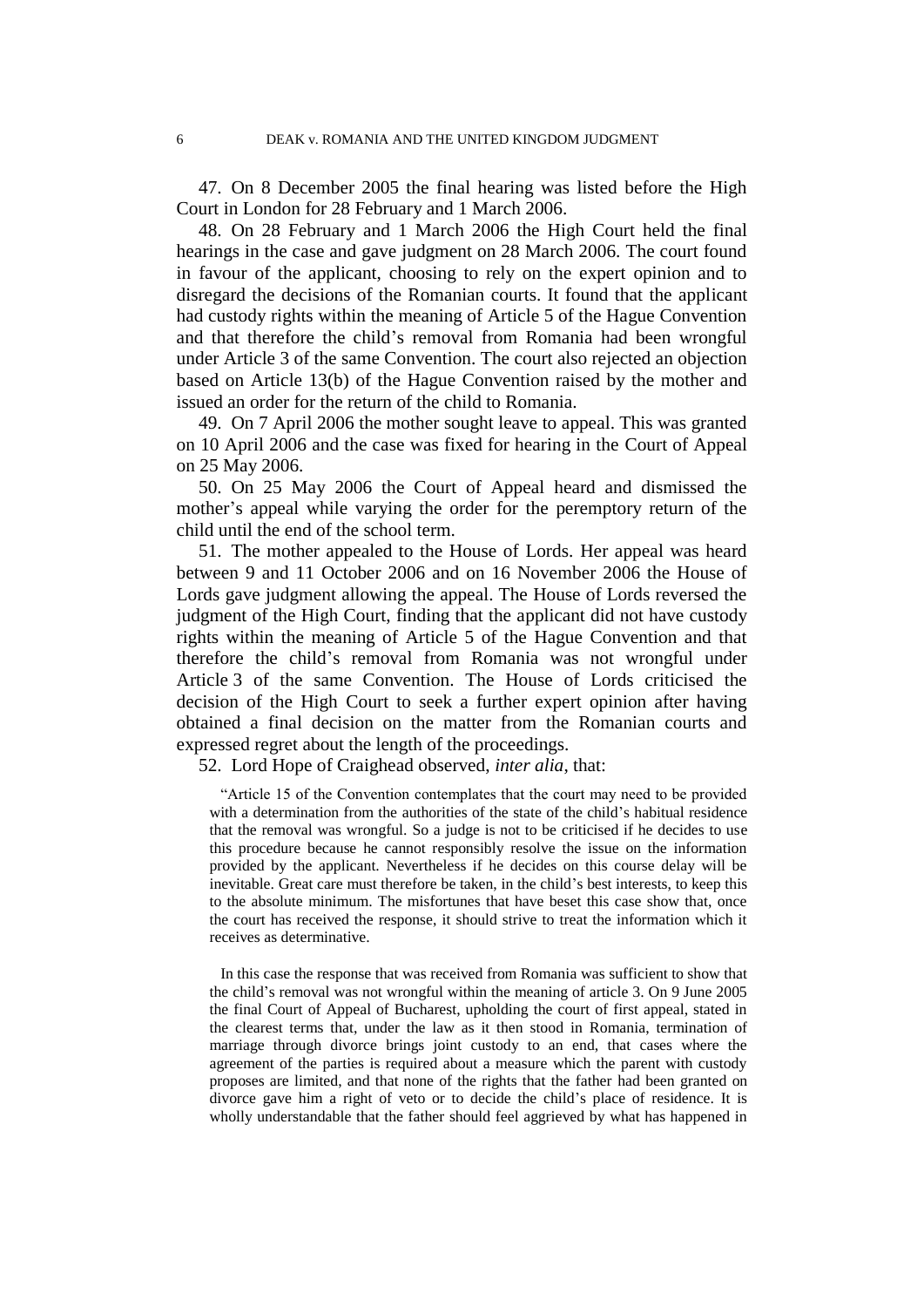this case. The effect on his ability to exercise his rights of access is plain to see. But the phrase "rights of custody" has been given a particular definition by the Convention. It is only if there has been a breach of rights of custody as so defined that the removal can be described as wrongful for its purposes. The information provided by the Romanian court shows that, as the law stood at the time of the child's removal, the father had no such rights."

## 53. Baroness Hale of Richmond commented, *inter alia*, that:

"...the Bucharest Court of Appeal concluded that the removal of the child in December 2002 had not been wrongful... How then should the courts of the requested state respond to such a determination? Most certainly not as they did in this case. Having received a determination, binding between the parties, in the final court of the requesting state, the English High Court proceeded in effect to allow the father to challenge that ruling by adducing fresh expert evidence. The fact that the expert was jointly instructed does not cure the vice."

#### 54. Lord Carswell stated that:

"It was quite wrong to permit the father to adduce further expert evidence from Dr Mihai which challenged not only the conclusion but the statement of the content of the father's rights set out in the judgment of the Romanian court. The English court should have considered the terms of the judgment itself, without any subsequently obtained expert evidence. If it had done so it could only have come to the same conclusion as the Romanian court, even without applying any presumption in its favour."

#### 55. Lord Brown commented as follows:

"This is an extraordinary case. It is, we are told, unique in the length of time which elapsed before the judge's order for the child's summary return to Romania (over three years after the commencement of Hague Convention proceedings); and unique too in being the only case in which a United Kingdom court has rejected a foreign court's article 15 determination that the child's removal was not in the event wrongful within the meaning of article 3...

In circumstances like these it seems to me almost inconceivable that the court requesting the article 15 determination would then not simply accept it. Certainly there would need to be some compelling reason to reject it such as a flagrant breach of the rules of natural justice in the foreign judicial process or a manifest misdirection as to the autonomous meaning of the Convention term "rights of custody". There is nothing of that sort here. On the contrary, the judge - neither Johnson J (who had requested the determination) nor Hogg J (who later ordered the child's return to Romania) - on 1 August 2005, acting merely on the father's request, ordered that an expert in Romanian law be jointly instructed by both parties to cover exactly the same ground as the Romanian Appeal Courts had themselves just covered..."

56. Throughout the entire proceedings in the United Kingdom the applicant was allowed to meet his child on a number of occasions in special contact centres for periods not exceeding two hours. According to him, however, over the last four years he has only been able to spend about thirty hours with his son.

57. It does not appear that the applicant ever applied to the United Kingdom courts in order to obtain a judgment from them giving him access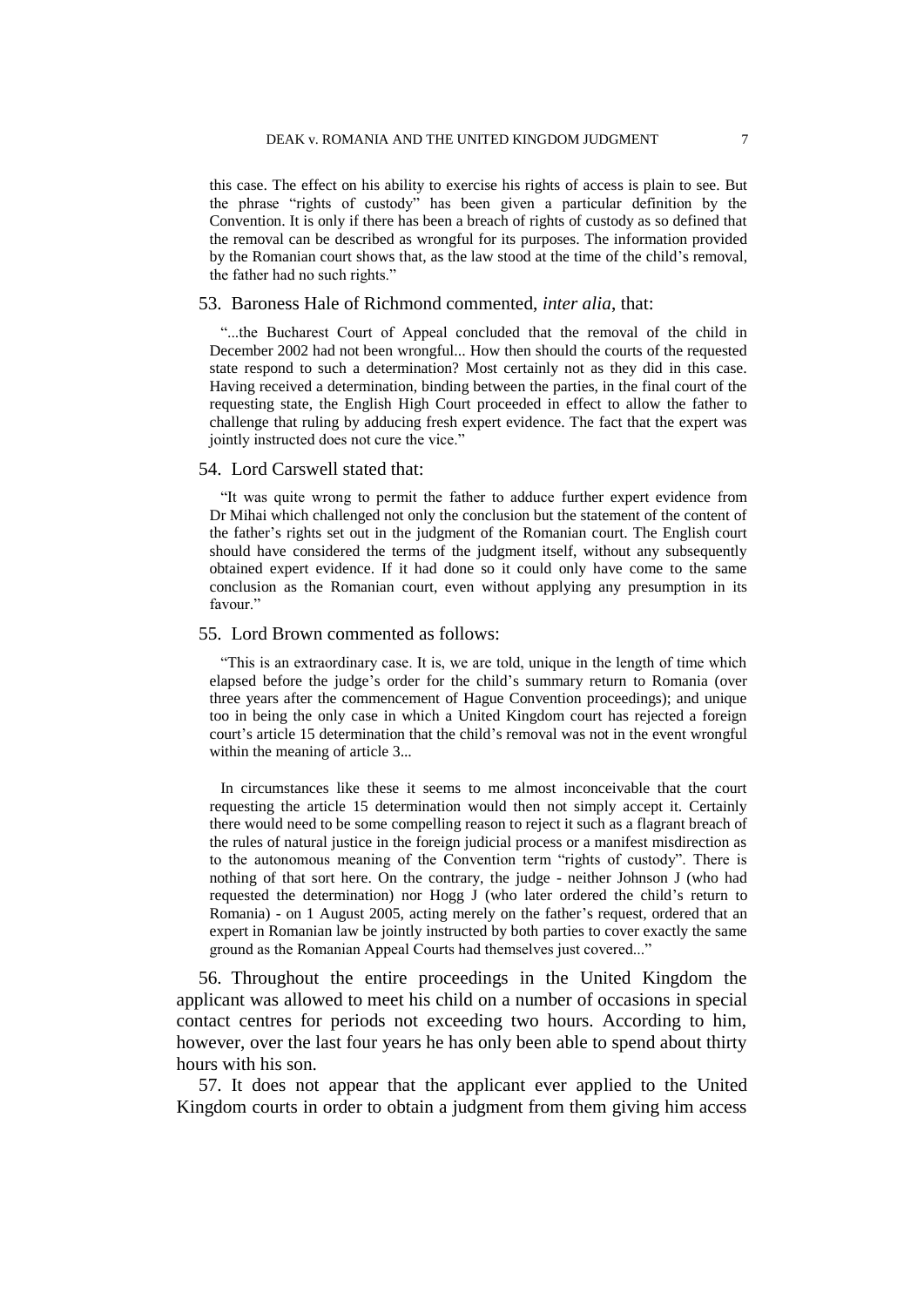#### 8 DEAK v. ROMANIA AND THE UNITED KINGDOM JUDGMENT

to the child. However, on an unspecified date in 2007 he applied to the High Court in London for the recognition of the Romanian judgment of November 2000 (see paragraph 7 above). The Court is not aware of the outcome of those proceedings.

### II. RELEVANT NATIONAL AND INTERNATIONAL LAW

58. The relevant provisions of the Romanian Family Code read as follows:

#### **Article 43**

1. The divorced parent who was entrusted with the child shall exercise the parental rights...

3. The divorced parent, who was not entrusted with the child, keeps the right to have personal ties with the child, as well as to observe his or her bringing up, education, studies and professional instruction.

59. The relevant provisions of the Hague Convention on the Civil Aspects of International Child Abduction provide:

#### **Article 3**

"The removal or the retention of a child is to be considered wrongful where –

a) it is in breach of rights of custody attributed to a person, an institution or any other body, either jointly or alone, under the law of the State in which the child was habitually resident immediately before the removal or retention; and

b) at the time of removal or retention those rights were actually exercised, either jointly or alone, or would have been so exercised but for the removal or retention.

The rights of custody mentioned in sub-paragraph a above, may arise in particular by operation of law or by reason of a judicial or administrative decision, or by reason of an agreement having legal effect under the law of that State."

#### **Article 5**

"For the purposes of this Convention –

a) 'rights of custody' shall include rights relating to the care of the person of the child and, in particular, the right to determine the child's place of residence;

b) 'rights of access' shall include the right to take a child for a limited period of time to a place other than the child's habitual residence."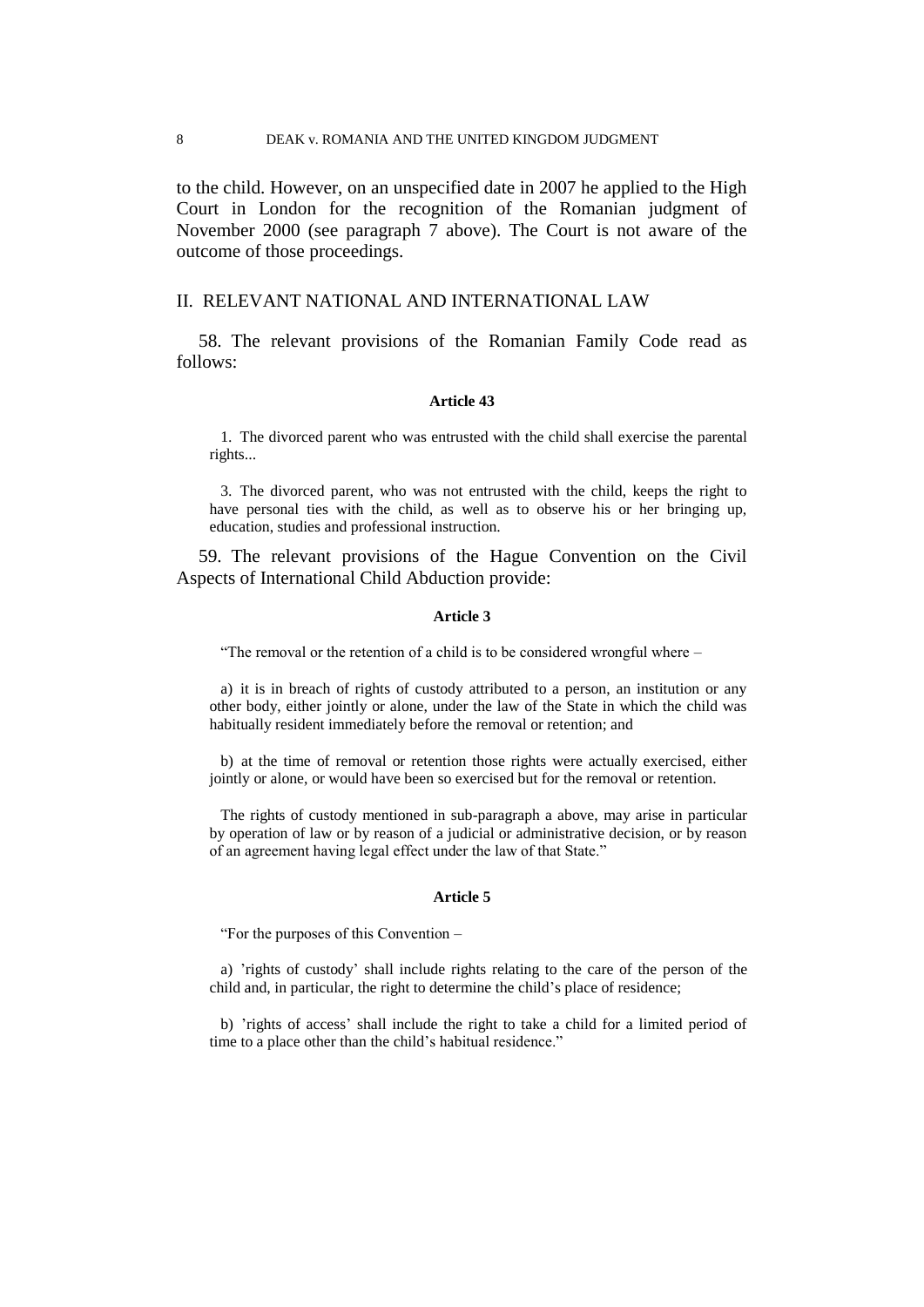#### **Article 7**

"Central Authorities shall co-operate with each other and promote co-operation amongst the competent authorities in their respective States to secure the prompt return of children and to achieve the other objects of this Convention.

In particular, either directly or through any intermediary, they shall take all appropriate measures -

a) to discover the whereabouts of a child who has been wrongfully removed or retained;

b) to prevent further harm to the child or prejudice to interested parties by taking or causing to be taken provisional measures;

c) to secure the voluntary return of the child or to bring about an amicable resolution of the issues;

d) to exchange, where desirable, information relating to the social background of the child;

e) to provide information of a general character as to the law of their State in connection with the application of the Convention;

f) to initiate or facilitate the institution of judicial or administrative proceedings with a view to obtaining the return of the child and, in a proper case, to make arrangements for organizing or securing the effective exercise of rights of access;

g) where the circumstances so require, to provide or facilitate the provision of legal aid and advice, including the participation of legal counsel and advisers;

h) to provide such administrative arrangements as may be necessary and appropriate to secure the safe return of the child;

i) to keep other each other informed with respect to the operation of this Convention and, as far as possible, to eliminate any obstacles to its application."

#### **Article 8**

"Any person, institution or other body claiming that a child has been removed or retained in breach of custody rights may apply either to the Central Authority of the child's habitual residence or to the Central Authority of any other Contracting State for assistance in securing the return of the child..."

#### **Article 10**

"The Central Authority of the State where the child is shall take or cause to be taken all appropriate measures in order to obtain the voluntary return of the child."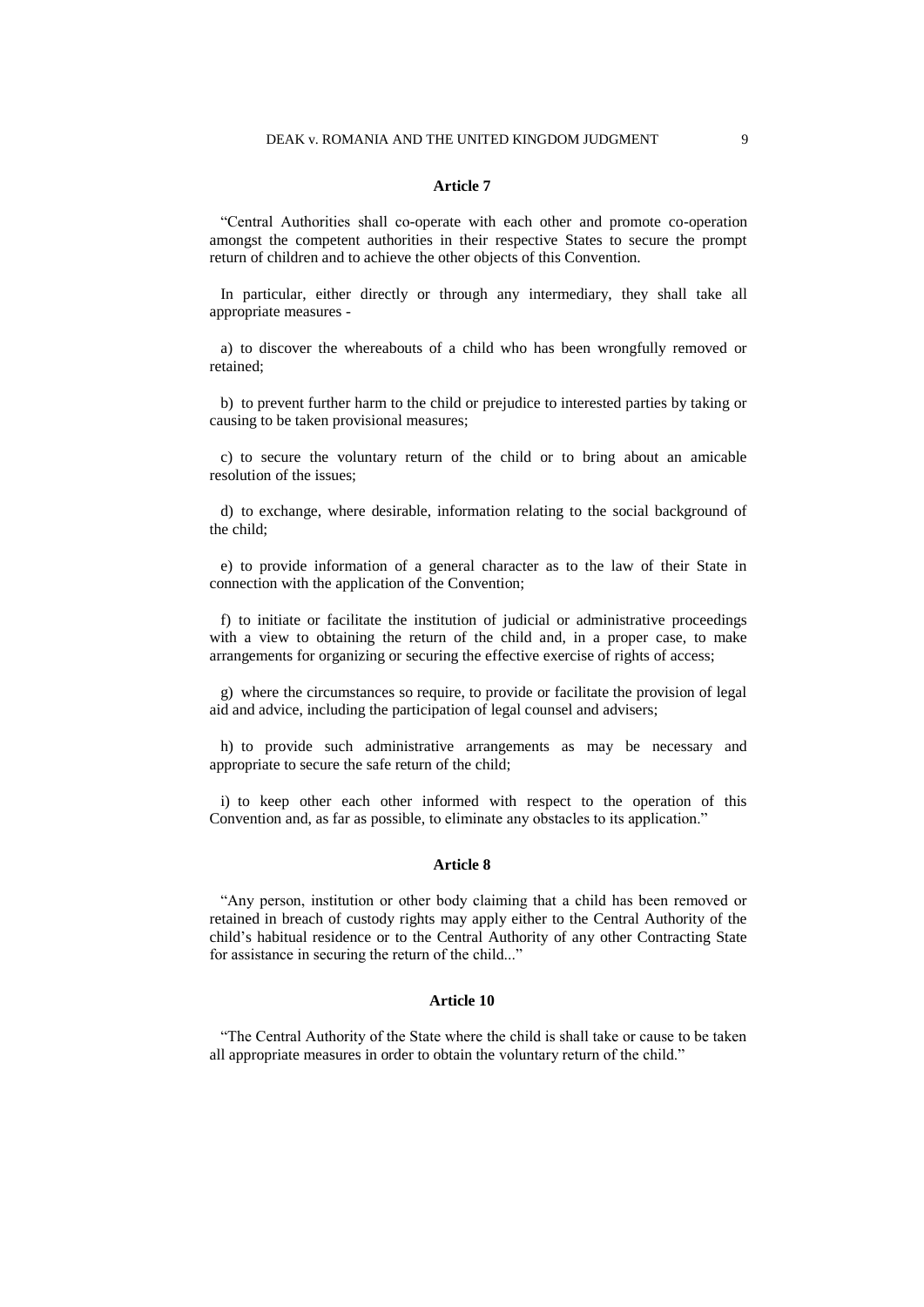#### **Article 11**

"The judicial or administrative authorities of Contracting States shall act expeditiously in proceedings for the return of children.

If the judicial or administrative authority concerned has not reached a decision within six weeks from the date of commencement of the proceedings, the applicant or the Central Authority of the requested State, on its own initiative or if asked by the Central Authority of the requesting State, shall have the right to request a statement of the reasons for the delay. If a reply is received by the Central Authority of the requested State, that Authority shall transmit the reply to the Central Authority of the requesting State, or to the applicant, as the case may be."

#### **Article 13**

"Notwithstanding the provisions of the preceding Article, the judicial or administrative authority of the requested State is not bound to order the return of the child if the person, institution or other body which opposes its return establishes that –

a) the person, institution or other body having the care of the person of the child was not actually exercising the custody rights at the time of removal or retention, or had consented to or subsequently acquiesced in the removal of retention; or

b) there is a grave risk that his or her return would expose the child to physical or psychological harm or otherwise place the child in an intolerable situation.

The judicial or administrative authority may also refuse to order the return of the child if it finds that the child objects to being returned and has attained an age and degree of maturity at which it is appropriate to take account of its views.

In considering the circumstances referred to in this Article, the judicial and administrative authorities shall take into account the information relating to the social background of the child provided by the Central Authority or other competent authority of the child's habitual residence."

#### **Article 15**

"The judicial or administrative authorities of a Contracting State may, prior to the making of an order for the return of the child, request that the applicant obtain from the authorities of the State of the habitual residence of the child a decision or other determination that the removal or retention was wrongful within the meaning of Article 3 of the Convention, where such a decision or determination may be obtained in that State. The Central Authorities of the Contracting States shall so far as practicable assist applicants to obtain such a decision or determination."

#### **Article 21**

"An application to make arrangements for organizing or securing the effective exercise of rights of access may be presented to the Central Authorities of the Contracting States in the same way as an application for the return of a child.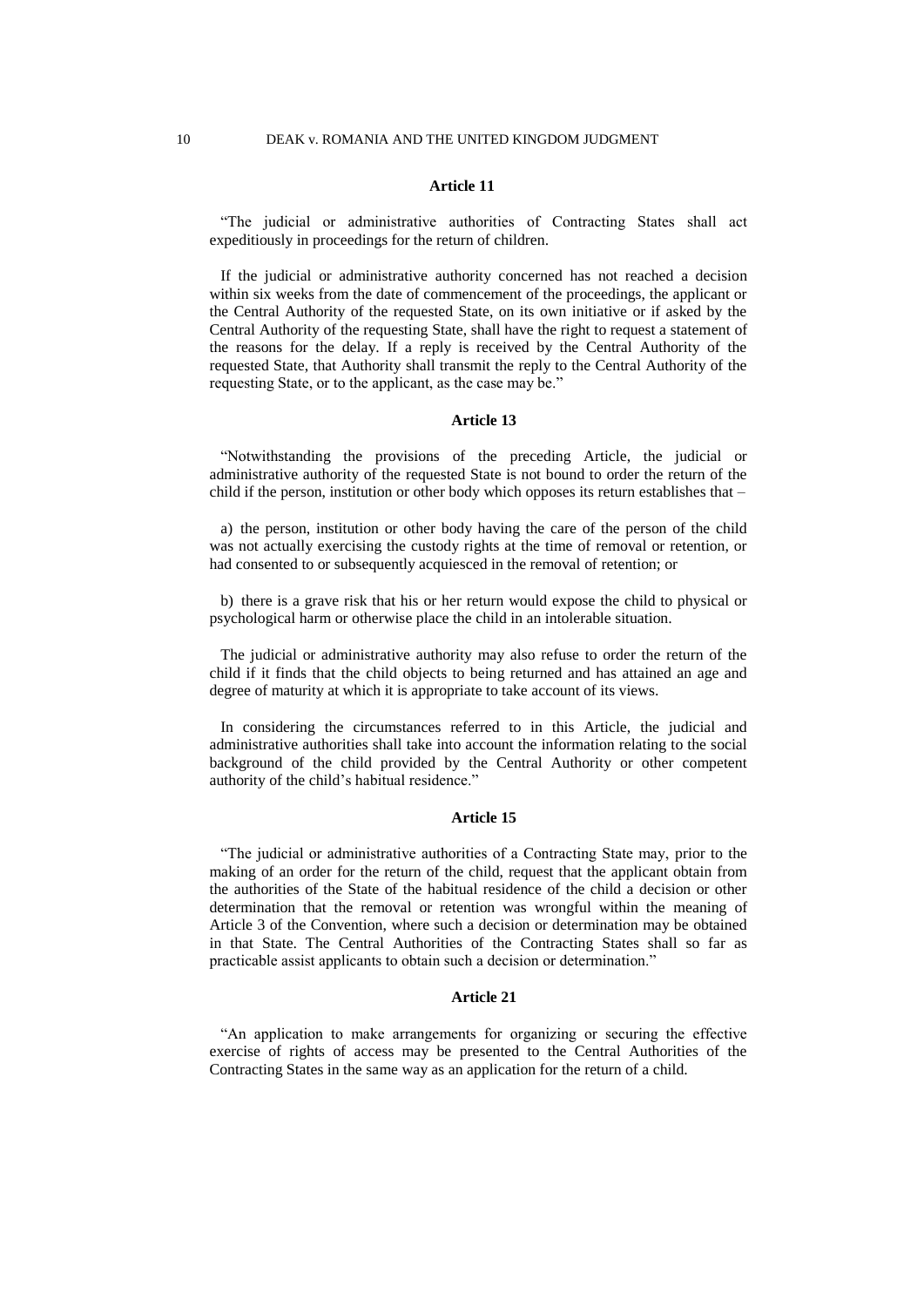The Central Authorities are bound by the obligations of co-operation which are set forth in Article 7 to promote the peaceful enjoyment of access rights and the fulfilment of any conditions to which the exercise of those rights may be subject. The Central Authorities shall take steps to remove, as far as possible, all obstacles to the exercise of such rights.

The Central Authorities, either directly or through intermediaries, may initiate or assist in the institution of proceedings with a view to organizing or protecting these rights and securing respect for the conditions to which the exercise of these rights may be subject."

## THE LAW

60. Relying on Article 8 of the Convention, the applicant alleges, *inter alia*, that the Romanian authorities failed to take adequate steps in order to secure the enforcement of the judgment which gave him the right to have access to his son for a total of 82 days per year. The Romanian authorities were wrong to allow the mother to take the child out of the country, and they failed to assist him in the proceedings before the English courts.

Furthermore, according to the applicant, the United Kingdom also failed to assist him adequately in retaining contact with the child or to ensure the child's return to Romania. They were wrong in the first place to have issued a visa to the child without his consent and later in not sending him back to Romania after the expiry of his visa. The authorities obstructed the applicant's access to the United Kingdom by lengthy questioning before his entry into British territory. They also obstructed his contacts with the child by only allowing him to have meetings lasting a maximum of two hours in "locked rooms, under the supervision of one or two strangers". On several occasions he was not allowed to take pictures of his son and was forced to speak English with him. His Article 8 rights were also infringed by the excessively long proceedings before the English courts. Article 8 reads as follows:

"1. Everyone has the right to respect for his private and family life...

2. There shall be no interference by a public authority with the exercise of this right except such as is in accordance with the law and is necessary in a democratic society in the interests of national security, public safety or the economic well-being of the country, for the prevention of disorder or crime, for the protection of health or morals, or for the protection of the rights and freedoms of others."

61. He further complains, under Article 6 § 1 of the Convention, of a breach of the principle of equality of arms by the United Kingdom courts because he was not allowed to have any information concerning his son, which put him in a position of procedural inequality vis-à-vis his former wife. The applicant also complains that the proceedings before both the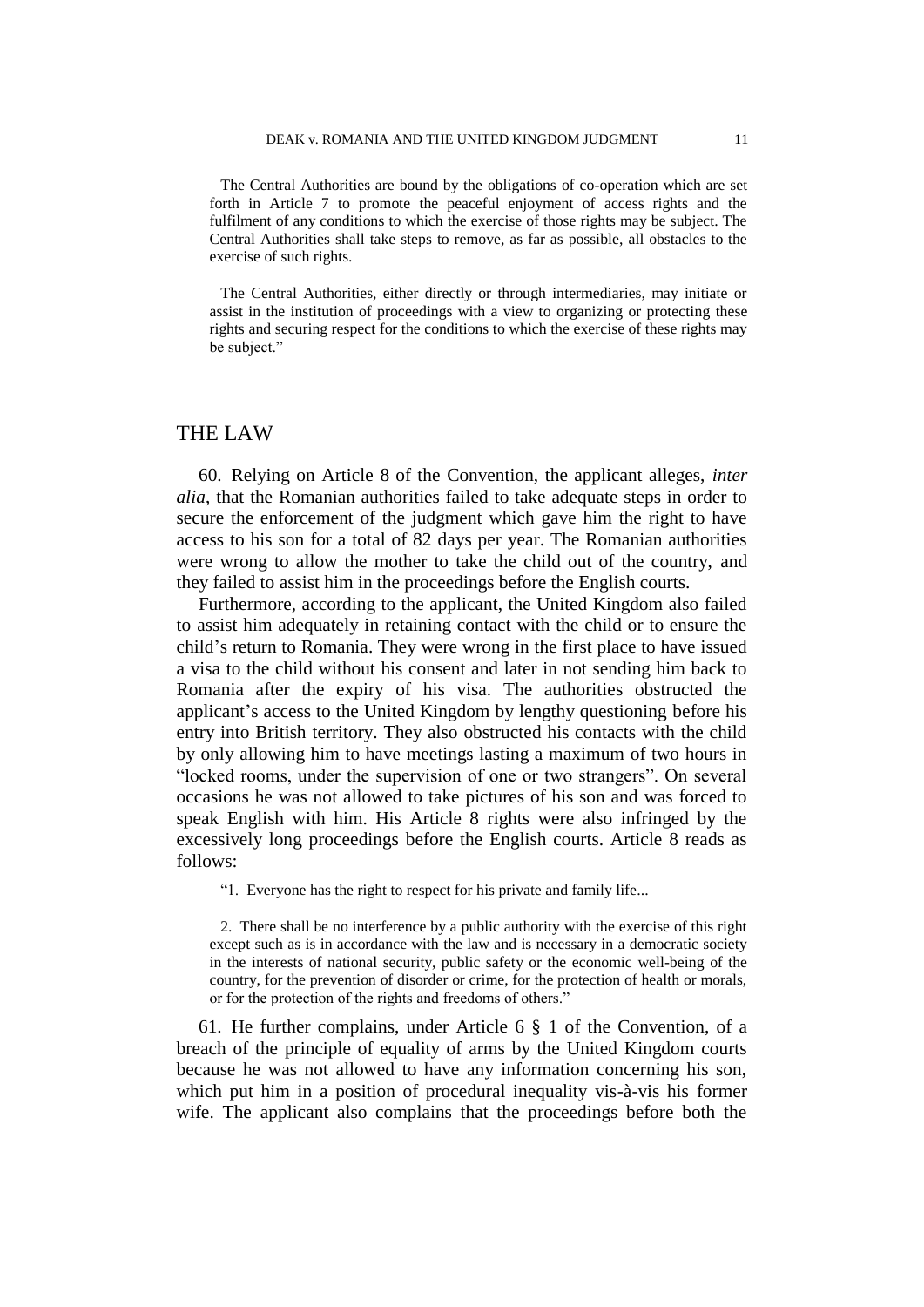Romanian and the United Kingdom courts were excessively long. The relevant part of Article 6 § 1 of the Convention, reads:

"In the determination of his civil rights and obligations ..., everyone is entitled to a fair ... hearing within a reasonable time by [a] ... tribunal..."

62. The applicant finally complains that both Romania and the United Kingdom breached his rights guaranteed by Article 5 of Protocol No. 7 which reads as follows:

"Spouses shall enjoy equality of rights and responsibilities of a private law character between them, and in their relations with their children, as to marriage, during marriage and in the event of its dissolution. This Article shall not prevent States from taking such measures as are necessary in the interests of the children."

## I. ADMISSIBILITY OF THE COMPLAINTS

## **A. The complaint under Article 6 of the Convention concerning the alleged unfairness of the proceedings before the United Kingdom courts**

63. The applicant's complaint about the breach of the principle of equality of arms appears to be unsubstantiated. Indeed, the applicant failed to explain in what way the non-disclosure of his son's address negatively influenced or reduced his chances of success in the proceedings before the United Kingdom courts in circumstances in which the decisive factor in those proceedings was the interpretation of Romanian family law. Accordingly, this complaint is manifestly ill-founded and must therefore be declared inadmissible pursuant to Article 35 §§ 3 and 4 of the Convention.

#### **B. The complaint under Article 8 of the Convention**

64. The applicant argued that the Romanian authorities failed to take adequate steps in order to secure the enforcement of the judgments of the Romanian courts which gave him the right of access to his son and that they wrongfully allowed the child to leave the country without his consent. The applicant also appeared to be dissatisfied with the outcome of the proceedings which ended with the final judgment of the Bucharest Court of Appeal of 9 June 2005 and complained that the Romanian authorities failed to assist him in the proceedings before the English courts.

65. In so far as the United Kingdom is concerned, the applicant submitted numerous complaints such as the wrongful issuance of a visa to his child by the United Kingdom consulate in Bucharest; his lengthy questioning before his entry into United Kingdom territory; the short duration of his meetings with the child and the inappropriate conditions of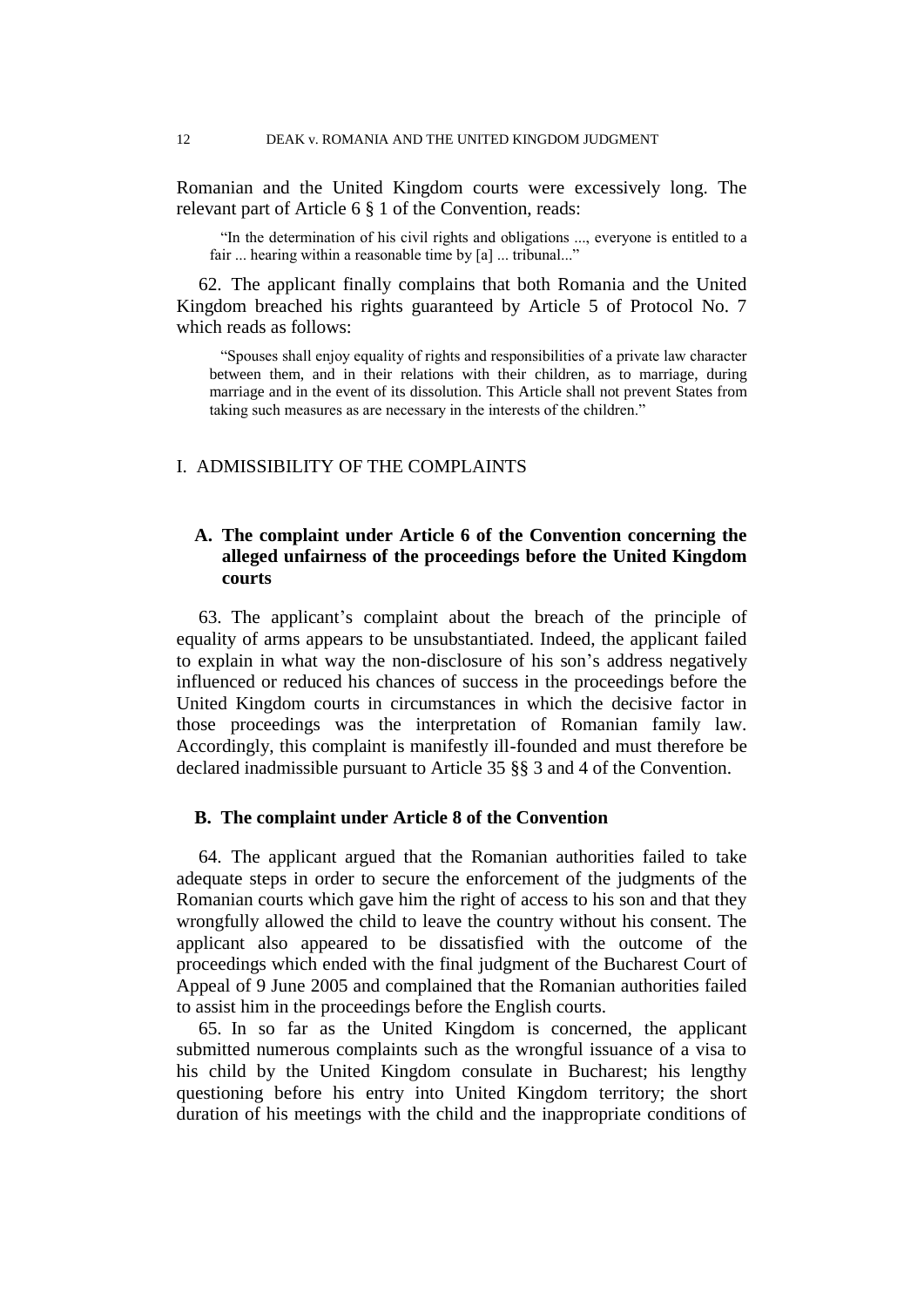such visits; the prohibition on several occasions on taking pictures of his son and speaking Romanian; and the excessive length of the proceedings under the Hague Convention and the outcome of those proceedings.

66. In so far as the complaint about the outcome of the Hague Convention proceedings in both jurisdictions is concerned, the Court recalls that, according to Article 19 of the Convention, its duty is to ensure the observance of the engagements undertaken by the Contracting Parties to the Convention as interpreted in the light of the requirements of the Hague Convention. However, it is not its function to deal with errors of fact or law allegedly committed by a national court unless and in so far as they may have infringed rights and freedoms protected by the Convention. In the instant case, the Court notes that there is no appearance of arbitrariness in the proceedings in either country. The Romanian courts were called upon to interpret Romanian family law and to rule on whether the mother had acted lawfully when removing the child from the country without the father's consent. The ruling of the Romanian courts does not appear to be unreasonable or contrary to the general rules of fairness. Indeed the applicant did not adduce any evidence to support such a conclusion.

67. The English courts in the final instance made use of the interpretation given by the Romanian courts to Romanian family law for the purpose of the proceedings before them. Their task was to return the child to Romania in the event that he had been taken out of the country unlawfully. Since the Romanian courts found that the child had been lawfully removed from Romania, the English courts ruled appropriately and dismissed the applicant's action. The Court finds no indication of arbitrariness or unreasonableness in the decisions of the English courts in this respect. Moreover, it appears clearly from the judgment of the House of Lords that the length of the proceedings in the present case did not have any bearing on the solution in the case.

68. In the light of the above conclusions, the Court considers that it cannot be maintained that either the alleged failure of the Romanian authorities to prevent the removal of the child to the United Kingdom or the fact that the United Kingdom authorities issued a visa for the child and subsequently refused to order the return of the child to Romania in itself breached the applicant's rights under Article 8 of the Convention. Furthermore, with regard to the applicant's complaint that the Romanian authorities failed to assist the applicant in the proceedings before the English courts, the Court does not consider that any such obligation can be inferred from Article 8.

69. In so far as the applicant complains that the authorities of both States failed to take adequate steps to ensure that he could exercise his right of access to his child, the Court observes firstly that the proceedings instituted by the applicant related exclusively to the lawfulness of the child's removal from Romania. In that respect, it notes that the Hague Convention does not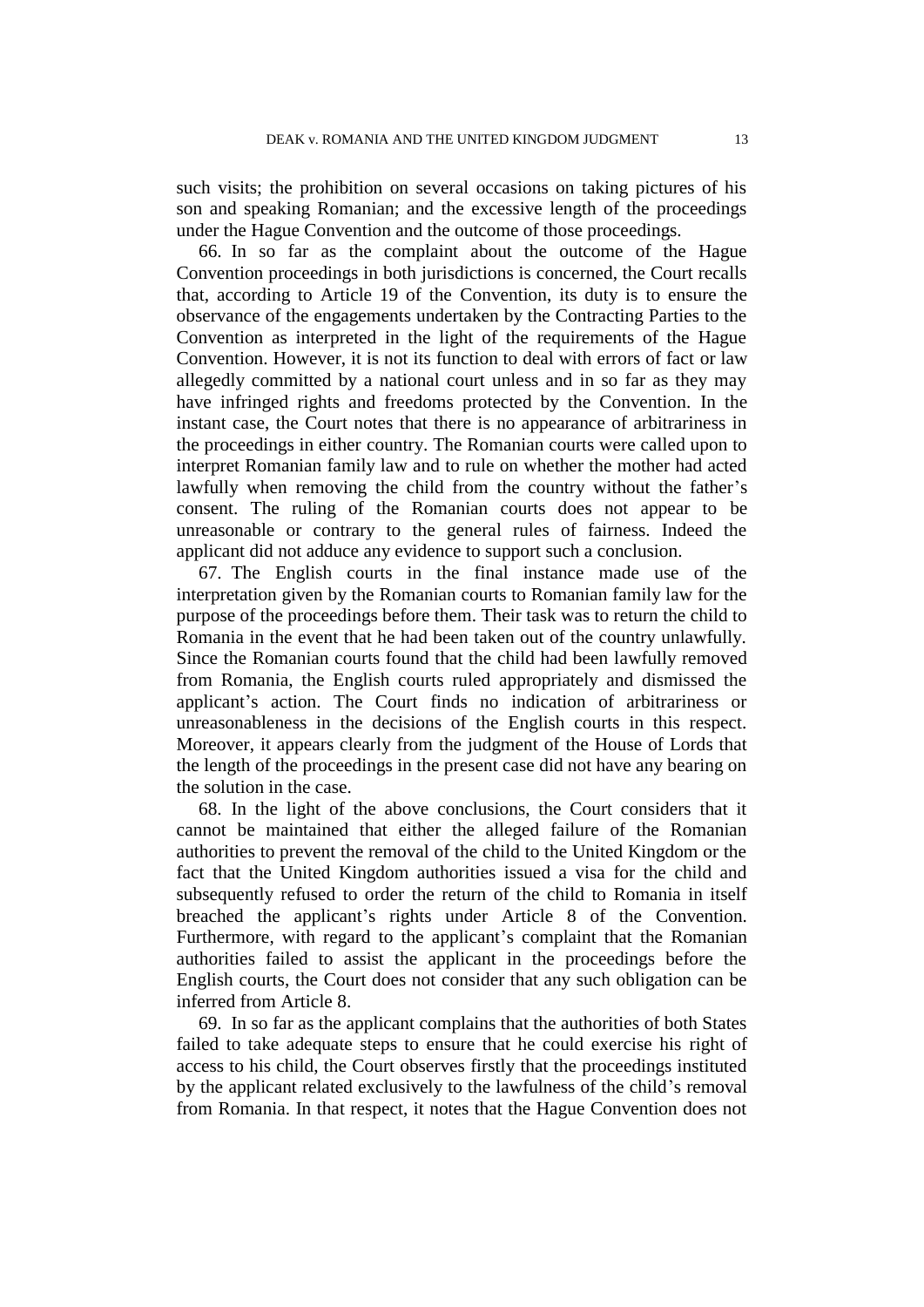prevent a parent with sole custody of a child taking the child abroad (see paragraph 59 above). Moreover, the Romanian courts concluded in the present case that the removal of the applicant's child was not wrongful within the meaning of the Hague Convention. Consequently, the proceedings did not directly determine the question of the applicant's right of access and neither their outcome nor their allegedly protracted nature had a decisive impact on the exercise of that right. It is true that the applicant's objective in seeking to have the child returned to Romania was to ensure that he could exercise the right of access which he had been granted by the Romanian courts and that both the removal of the child and the fact that he remained in the United Kingdom throughout the subsequent proceedings to a certain extent frustrated the exercise of the applicant's rights. The Court notes, however, that the applicant did have access to his child in the United Kingdom during the proceedings and that although that access was limited he did not apply to the English courts for any extension of his rights or for any modification of the manner in which they were exercised. Furthermore, the Court finds it striking that the applicant did not at any stage ask to have the child returned to Romania on a temporary basis with a view to exercising his right of access, which in any event was limited to eighty-two days a year, and that it was only in 2007 that he applied to the English courts for recognition of the judgment of the Romanian court granting him a right of access (see paragraph 57 above). In all these circumstances, the Court finds that neither State failed to take adequate steps to secure the exercise of the applicant's right of access to his child.

70. Having examined the applicant's other complaints concerning both respondent States, the Court notes that all are either ill-founded and/or unsubstantiated or he has failed to exhaust domestic remedies in respect of them. The Court finds therefore no appearance of a violation of Article 8 of the Convention in the circumstances of this case. This complaint must therefore be rejected as manifestly ill-founded pursuant to Article 35 §§ 3 and 4 of the Convention.

## **C. The complaint under Article 5 of Protocol No. 7 to the Convention**

71. The Court notes that the United Kingdom has not ratified Protocol No. 7 to the Convention. As to Romania, the Court notes that the applicant raised this complaint for the first time in the proceedings before it. Accordingly, the complaint is incompatible *ratione personae* with regard to the United Kingdom and inadmissible on account of failure to exhaust domestic remedies with regard to Romania and must be rejected pursuant to Article 35 §§ 1, 3 and 4 of the Convention.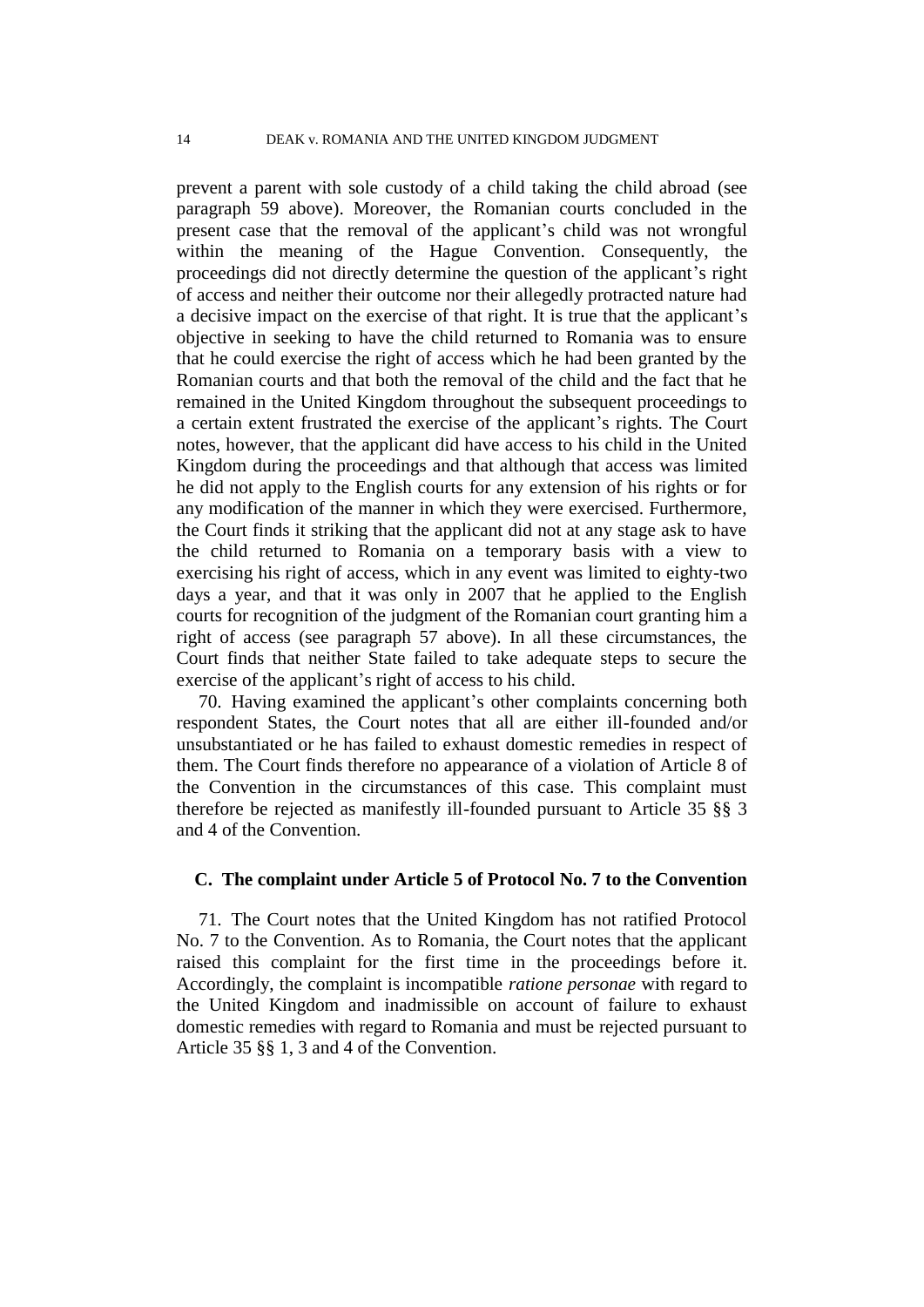## **D. The complaints under Article 6 of the Convention concerning the length of the proceedings**

72. The Court considers that the rest of the applicant's complaints raise questions of fact and law which are sufficiently serious that their determination should depend on an examination of the merits, and no other grounds for declaring them inadmissible have been established. The Court therefore declares these complaints admissible. In accordance with its decision to apply Article 29 § 3 of the Convention (see paragraph 4 above), the Court will immediately consider the merits of the complaints.

## II. ALLEGED VIOLATION OF ARTICLE 6 § 1 OF THE CONVENTION

73. The applicant argued that the proceedings were excessively long before both the Romanian and the United Kingdom courts.

74. The Romanian Government argued that the overall duration of the proceedings had not been excessive. They pointed out that the proceedings were complex and that the domestic courts did their best to have them concluded as soon as practicable. In their view, the only problematic period was the period before the examination of the case by the Court of Cassation. However, that was due to the excessive case-load of that court and could not render the overall period excessive. The parties themselves contributed to the length of the proceedings by asking on several occasions for adjournments and by making use of all the ordinary appeals possible under the procedural law. On the other hand, the Romanian courts acceded on two occasions to the applicant's requests to speed up the proceedings.

75. The United Kingdom Government argued that the case was of some complexity which was underlined, *inter alia*, by the applicant's refusal to accept the rulings of the Romanian courts and his subsequent applications to be permitted to adduce further expert evidence with the intention of disputing the accuracy of the final ruling of the Romanian courts. The English courts were at all times concerned to bring the dispute to a conclusion as quickly as was possible. Once the Romanian courts had ruled against the applicant, it was the conduct of the applicant himself which caused the delay. While it is now clear, following the ruling from the House of Lords, that the lower courts should not have acceded to the applicant's requests but should have dismissed his application under the Hague Convention as soon as possible after 18 July 2005, it is equally clear that the courts' sole motivation in acceding to the applicant's requests was so as to protect his rights both under Articles 6 and 8 of the Convention.

76. The Court recalls that the reasonableness of the length of proceedings is to be examined in the light of the criteria laid down in the Court's case-law, in particular the complexity of the case, the conduct of the applicant and that of the relevant authorities. On the latter point, the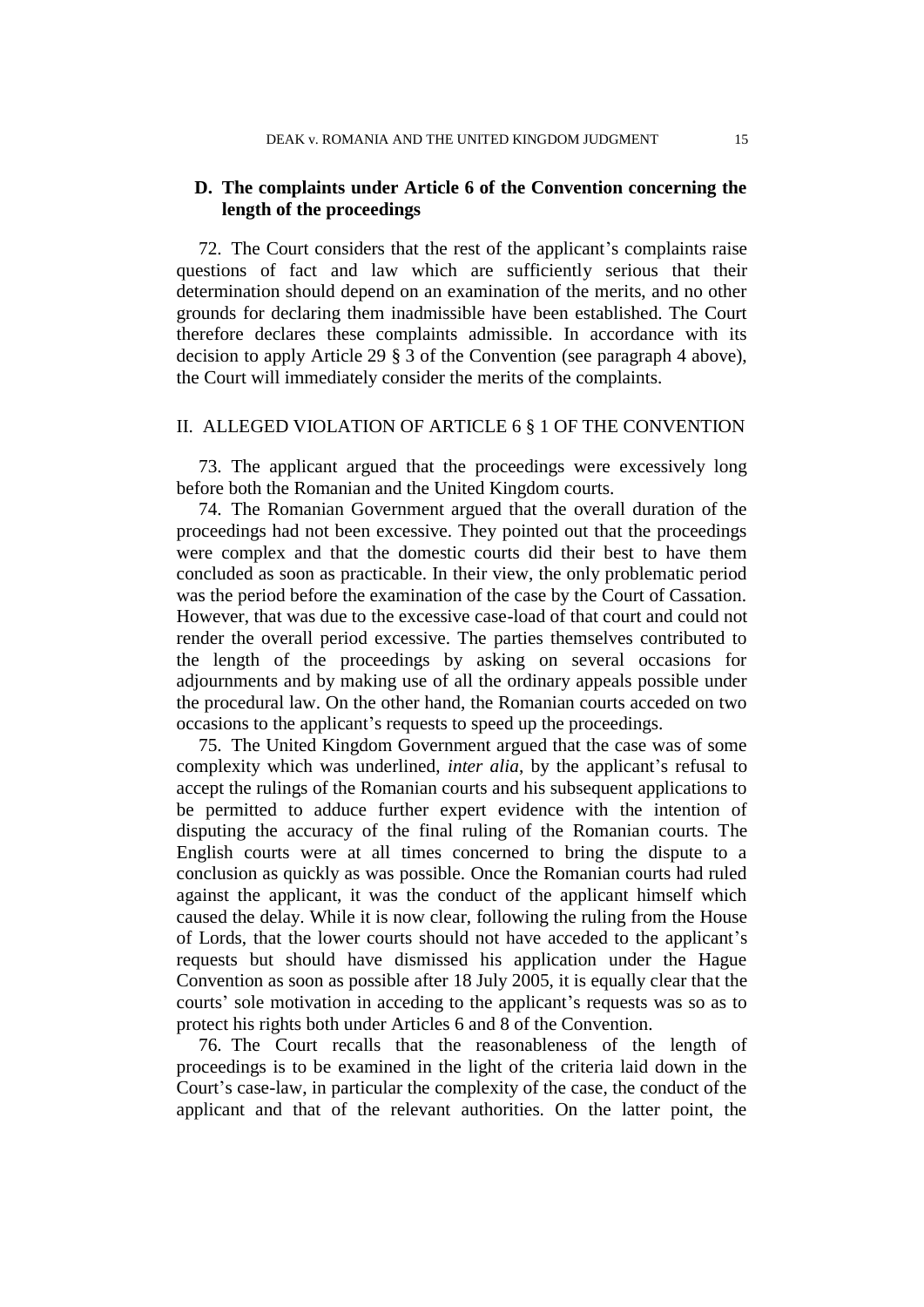importance of what is at stake for the applicant in the litigation has to be taken into account. It is thus essential that custody cases be dealt with speedily (see, for example, the *Hokkanen v. Finland*, judgment of 23 September 1994, Series A no. 299-A, p. 25, § 69). A delay at some stage may be tolerated if the overall duration of the proceedings cannot be deemed excessive (see, for example, the *Pretto and Others v. Italy* judgment of 8 December 1983, Series A no. 71, p. 16, § 37).

77. As to the proceedings before the United Kingdom courts, the Court notes that they commenced on 6 February 2003 and ended on 16 November 2006. The length of those proceedings depended to a large extent, at least initially, on the conclusion of the Romanian proceedings. Following its decision of 9 May 2003 to seek a Romanian court decision on the matter in accordance with Article 15 of the Hague Convention, the High Court in London could not come to a decision before the end of the Romanian proceedings.

78. Having examined the materials submitted by the parties, the court cannot find any lengthy periods of inactivity on the part of the English courts imputable to them. It notes, however, the criticism which the House of Lords expressed in respect of the first instance court's decision to allow the applicant's request to seek a further expert opinion on the interpretation of the Romanian law, after the end of the proceedings in Romania. Nonetheless, the Court does not consider that the extra length generated by that decision was so important as to render the overall duration of the proceedings unreasonable, in particular taking into account the fact that it was the applicant who requested from the High Court that an expert opinion be sought, in order to contest the decision which had been reached on the basis of the findings of the Romanian courts, so that the continuation of the proceedings thereafter was in his interest only.

79. In so far as the length of the proceedings in Romania is concerned, the Court notes that they commenced on 11 June 2003 and ended on 9 June 2005. Thus, the period to be taken into consideration is approximately two years.

80. The Court notes that according to Article 11 of the Hague Convention any delay in the proceedings exceeding six weeks gives the applicant a right to request from the competent authorities a statement of the reasons for the delay. It is for this reason that the proceedings under the Hague Convention require special expediency. Against this background, the Court notes several factors which raise concern. In the first place it notes that several adjournments were ordered at the beginning of the proceedings, notwithstanding the urgent nature of the matter. Moreover, it took six months for the first instance court to examine the case without, however, giving a decision on the merits. In addition, although the courts twice agreed to speed up the proceedings, they subsequently had to adjourn the advanced hearings because they had failed to ensure that the observations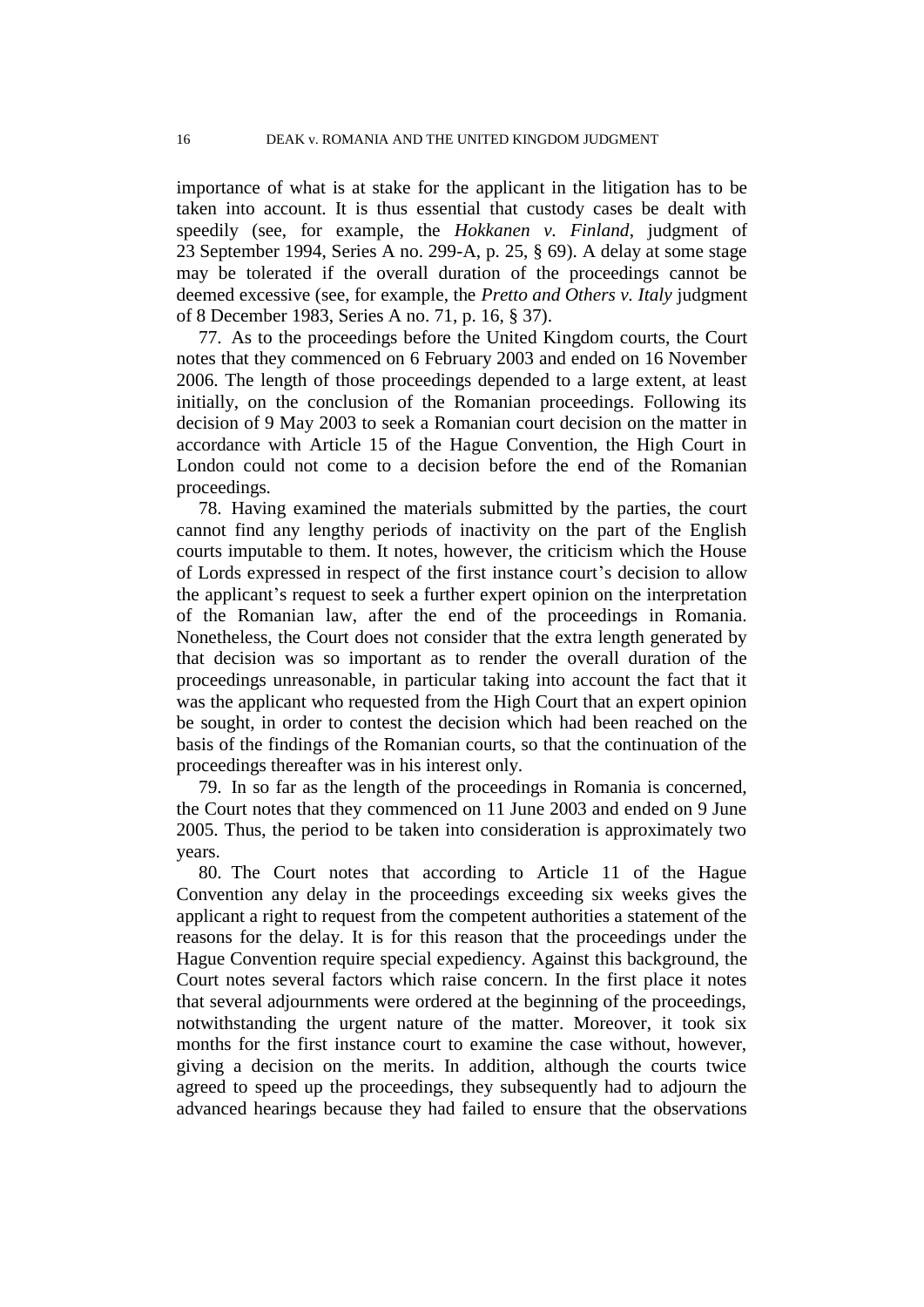were submitted earlier than the day before the hearing. Consequently, on both occasions the speeding up did not have the desired effect. Most importantly, however, the Court notes that between August 2004 and May 2005 there were no developments in the proceedings before the Romanian courts. The Government submitted that this was due to the workload of the Romanian Court of Cassation; however, the Court cannot accept this argument. In the first place, it was not the Court of Cassation which examined the appeal on points of law, but the Bucharest Court of Appeal. In any event, even assuming that the delay occurred due to the Court of Cassation's workload, the Court recalls that Article 6 § 1 imposes on the Contracting States the duty to organise their judicial systems in such a way that their courts can meet each of its requirements, including the obligation to hear cases within a reasonable time (see, among many other authorities, *Kyrtatos v. Greece*, ECHR-2003..., 22 May 2003, § 42). In such circumstances, and bearing in mind the urgency of the matter, the Court considers that the length of the proceedings in Romania did not satisfy the "reasonable time" requirement.

81. Accordingly, there has been no violation of Article 6 § 1 of the Convention in respect of the United Kingdom and there was a breach of that provision in respect of Romania.

## III. APPLICATION OF ARTICLE 41 OF THE CONVENTION

82. Article 41 of the Convention provides:

"If the Court finds that there has been a violation of the Convention or the Protocols thereto, and if the internal law of the High Contracting Party concerned allows only partial reparation to be made, the Court shall, if necessary, afford just satisfaction to the injured party."

## **A. Damage**

83. The applicant claimed 300,000 euros (EUR) for pecuniary damage and EUR 500,000 for non-pecuniary damage.

84. The Romanian Government argued that the amounts were excessive.

85. In so far as the pecuniary damage is concerned, the Court finds no causal link between the violation found and the pecuniary damage allegedly suffered. This claim must therefore be rejected.

86. As to the non-pecuniary damage, the Court accepts that the excessive length of the proceedings in Romania has caused the applicant non-pecuniary damage, which cannot be made good by the mere finding of a violation. The Court, making its assessment on an equitable basis, awards the applicant EUR 1,000 in respect of non-pecuniary damage.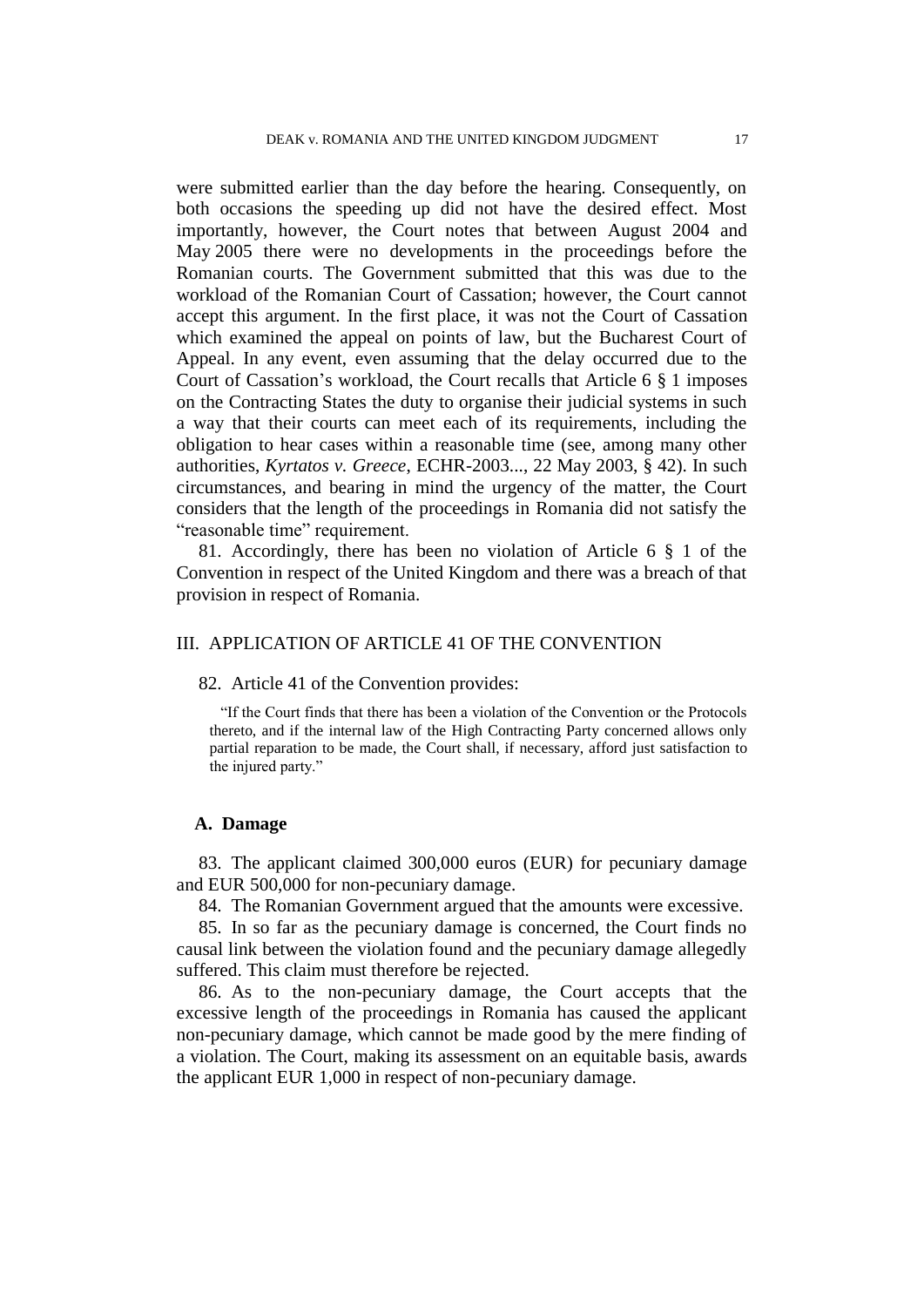#### **B. Costs and expenses**

87. The applicant also claimed EUR 106,947.44 for the costs and expenses incurred.

88. The Romanian Government argued that the amount was excessive.

89. According to the Court's case-law, an applicant is entitled to the reimbursement of costs and expenses only in so far as it has been shown that these have been actually and necessarily incurred and were reasonable as to quantum. In the present case, regard being had to the information in its possession and the above criteria the Court considers it reasonable to award the sum of EUR 300 covering costs for the proceedings before the Court.

## **C. Default interest**

90. The Court considers it appropriate that the default interest should be based on the marginal lending rate of the European Central Bank, to which should be added three percentage points.

## FOR THESE REASONS, THE COURT

- 1. *Declares* unanimously the complaint under Article 6 of the Convention concerning the excessive length of the proceedings in respect of both Romania and the United Kingdom admissible;
- 2. *Declares* unanimously the other complaint under Article 6 and the complaint under Article 5 of Protocol  $N^{\circ}$  7 inadmissible;
- 3. *Declares* by a majority the complaint under Article 8 of the Convention inadmissible;
- 4. *Holds* unanimously that there has been a violation of Article 6 § 1 of the Convention by Romania;
- 5. *Holds* unanimously that there has been no violation of Article 6 § 1 of the Convention by the United Kingdom;
- 6. *Holds* unanimously

(a) that the Government of Romania is to pay the applicant, within three months from the date on which the judgment becomes final in accordance with Article 44 § 2 of the Convention, EUR 1,000 (one thousand euros) in respect of non-pecuniary damage, plus any tax that may be chargeable, and EUR 300 (three hundred euros) in respect of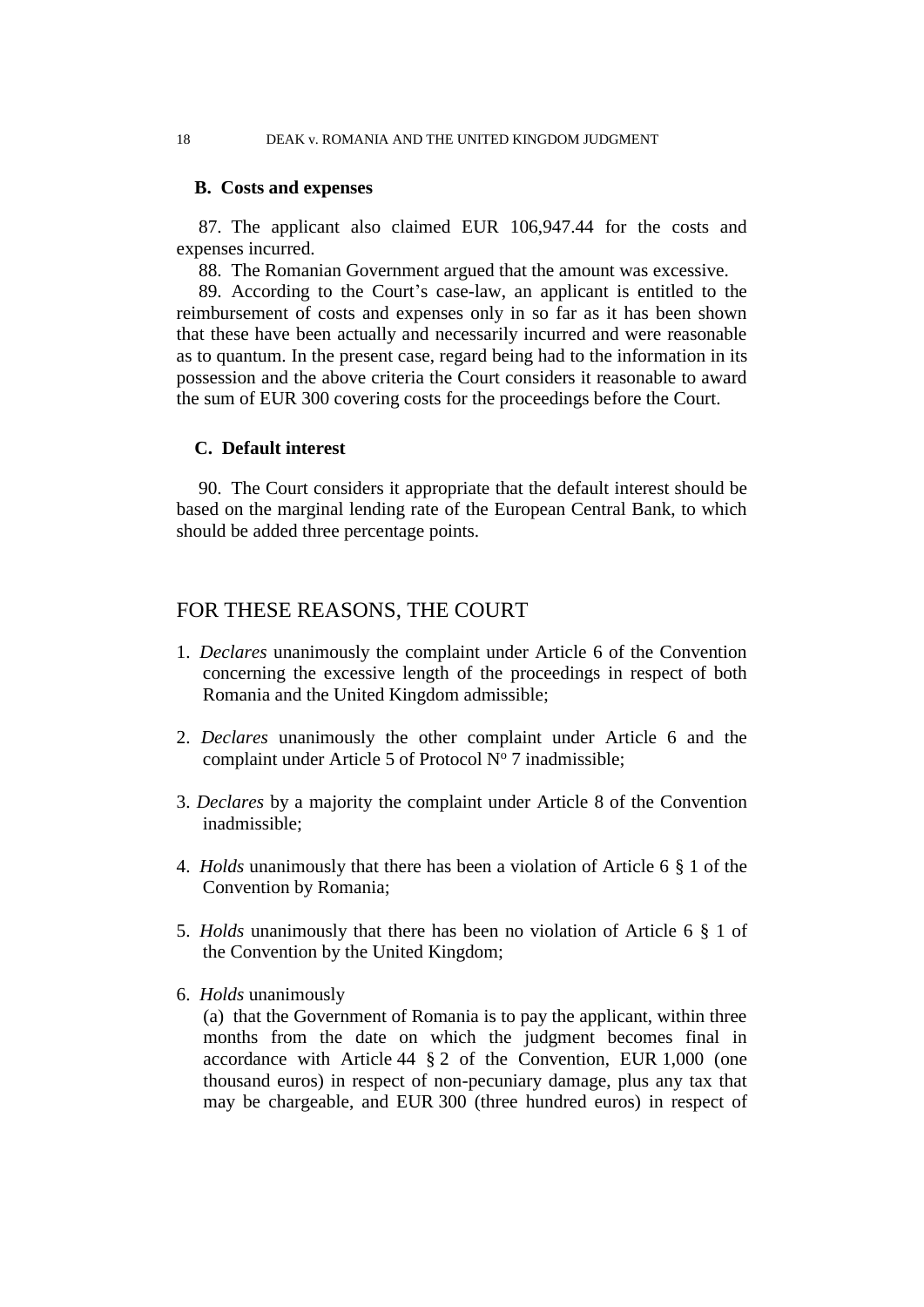costs and expenses, plus any tax that may be chargeable on the applicant, to be converted into Romanian lei at the rate applicable at the date of settlement;

(b) that from the expiry of the above-mentioned three months until settlement simple interest shall be payable on the above amounts at a rate equal to the marginal lending rate of the European Central Bank during the default period plus three percentage points;

7. *Dismisses* unanimously the remainder of the applicant's claim for just satisfaction.

Done in English, and notified in writing on 3 June 2008, pursuant to Rule 77 §§ 2 and 3 of the Rules of Court.

Santiago Quesada Josep Casadevall Registrar President

In accordance with Article 45 § 2 of the Convention and Rule 74 § 2 of the Rules of Court, the following partly dissenting opinion of Mr B.M. Zupančič is annexed to this judgment.

> JCM SQ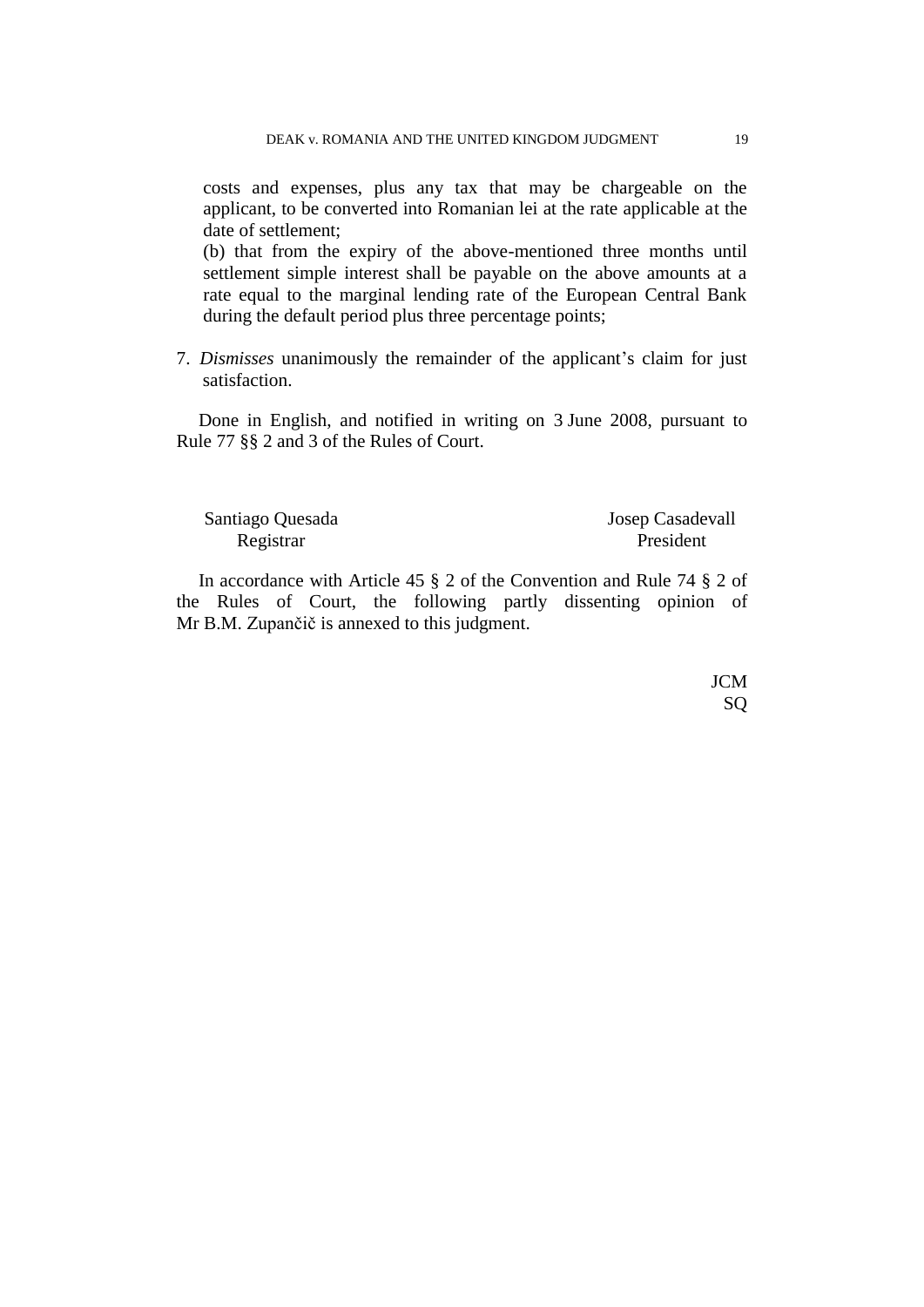## PARTLY DISSENTING OPINION OF JUDGE ZUPANČIČ

I regret that I am unable to join the majority in this case as far as it concerns the inadmissibility of the complaint under Article 8 of the Convention.

The applicant complains that the Romanian authorities failed to take adequate steps to enforce the judgment which had given him the right to have access to his son for a total of 82 days per year. He also complains that the Romanian authorities allowed the mother to take the child out of the country and failed to assist him in the proceedings before the English courts.

My first hesitation in this case stemmed from my belief that it ought not to have been finally decided before it had become clear whether another case, which was being examined by the Third Section, would or would not be accepted for a referral to the Grand Chamber. I am referring to *Maumousseau and Washington v. France*, a case in which the pattern of events is to some extent a mirror image of the situation in this particular case. In *Maumousseau and Washington* the mother stayed in France and the father returned to the United States. Eventually, after a radical departure from the jurisprudence of the *Cour de cassation*, the child – who had never spent any meaningful time with the father – was snatched from the hands of the mother, put on an aeroplane and sent back to New York. The passage of time, which was the central issue in that case, made it unreasonable – according to the Hague Convention criteria – to have proceeded under those conditions to re-establish the relationship with the father in New York. The position I took in that case relied principally on the *fait accompli* logic, not uncommon in such cases, that is, the sheer passage of time in conjunction with the fact that the child in question was deprived to such a degree of her mother's maternal love and care. I continue to see the eventual snatching as an incredibly sad and shocking turn of events.

If *Maumousseau and Washington* is to be reconsidered by the Grand Chamber, which we do not know at this particular point in time, then certain very basic logic of the Hague Convention would have to be interpreted in the light of our own Article 8 and certain criteria guiding decisions in similar cases would be confirmed or newly established. In my opinion, it would be wise to wait and see whether such criteria is or is not forthcoming.

It is inconceivable, in my humble opinion, not to regard the pattern of events in this particular case through precisely the same lenses. At bottom, the situation is very simple, namely, the mother here effectively kidnapped the boy and, unbeknown to the father and the authorities, moved the child to a faraway country. In *Maumousseau and Washington* the omission of the mother was considered by the American courts to have been a kidnapping,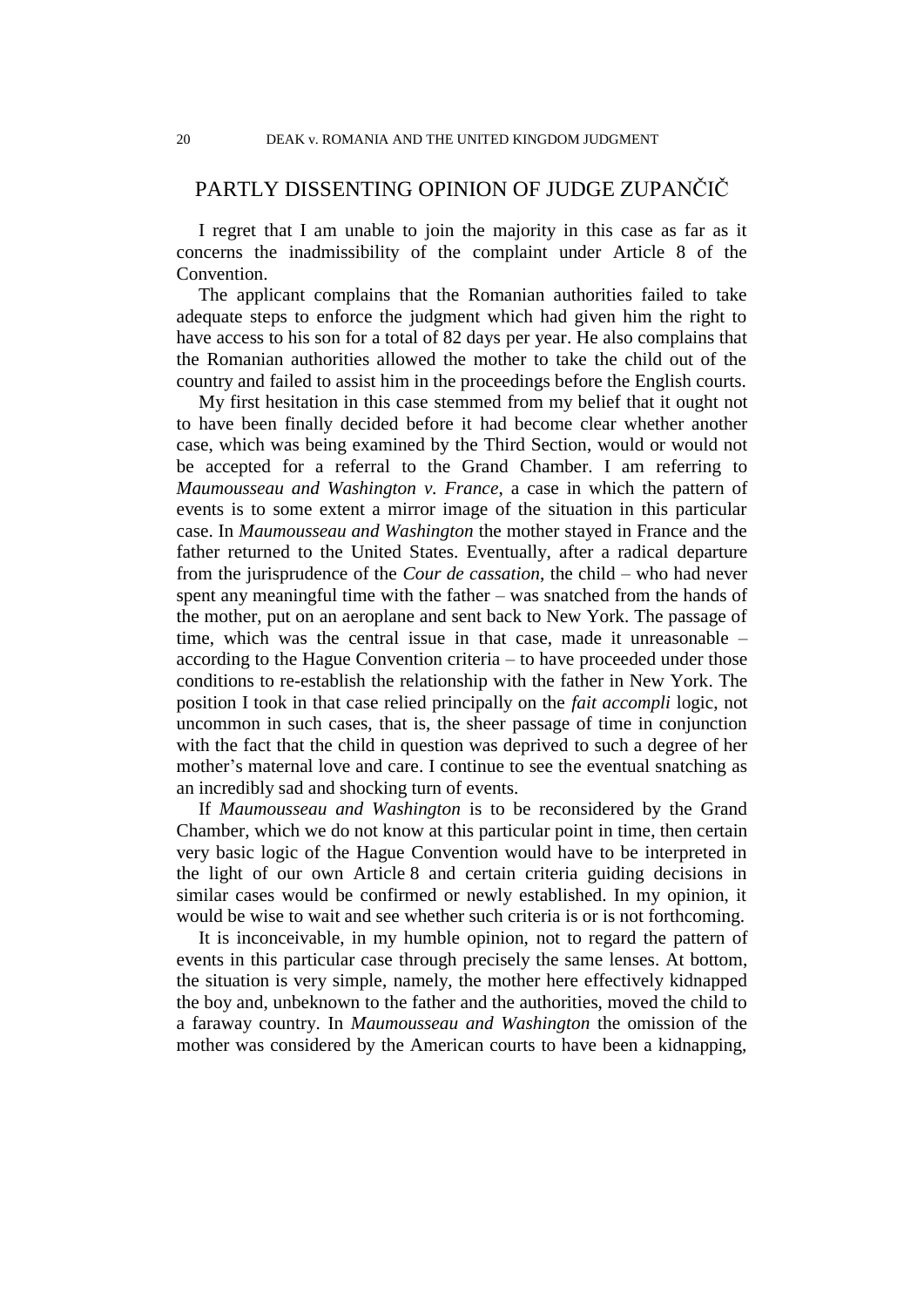whereas here perfectly analogous behaviour, except that the mother actively kidnapped the boy, has not been considered as anything illegal. How can that be?

If the father in this particular case were to pursue the same legal internal and international remedies, then the mother's behaviour would end up in the same legal slot as the behaviour of the mother in *Maumousseau and Washington*. The father has not, however, pursued those or other legal remedies and therefore the actual kidnapping of the child has never fallen under that legal definition. The case has ended here in this Court, reduced to a series of technicalities concerning unreasonable delays allegedly committed by the Romanian and English courts.

On another level, an analysis of Article 3 of the Hague Convention on the Civil Aspects of International Child Abduction reveals that the removal of the child is to be considered wrongful if it is in breach of rights of custody, here of the father, under the law of the State in which the child was habitually resident immediately before the removal, and under the additional condition that those rights were actually exercised, here by both the father and mother. Technically, the application of the Hague Convention therefore depends on the application of Romanian law in the matter. A separate question therefore arises as to whether the idea of litigating this issue before the Romanian courts does not in fact conflict with the primordial imperative of the Hague Convention. This imperative, as we emphasized in our dissent in *Maumousseau and Washington*, is time. In other words, if the application of domestic law were to be litigated with unreasonable delay in each of these cases then the *fait accompli* logic referred to above would always produce an undesired effect. This is precisely what happened in *Maumousseau and Washington,* which is why it became unreasonable to snatch the child from the hands of the mother and put it on an aeroplane back to New York.

Nevertheless, there is one significant difference concerning the pattern of events in question. In *Maumousseau and Washington* the litigation was parallel in both countries but proved to be more effective in the United States than in France. In this particular case the litigation before the Romanian courts was completely ineffective, hence the unfortunate consequences which this Court has now confirmed. If the father in this case had pursued the same remedies as Mr Washington in his case, the mother's action would perhaps have been regarded as a kidnapping. However, the case got bogged down in the Romanian courts and the international action never materialised. If, on the other hand, the American courts in Duchess County in the State of New York had bothered to undertake a complex analysis of the French law, before the departure from precedent by the *Cour de cassation,* Mr Washington would never have succeeded with his case.

But these are technicalities. The role of the European Court of Human Right has certainly not been foreseen as one in which the unfortunate